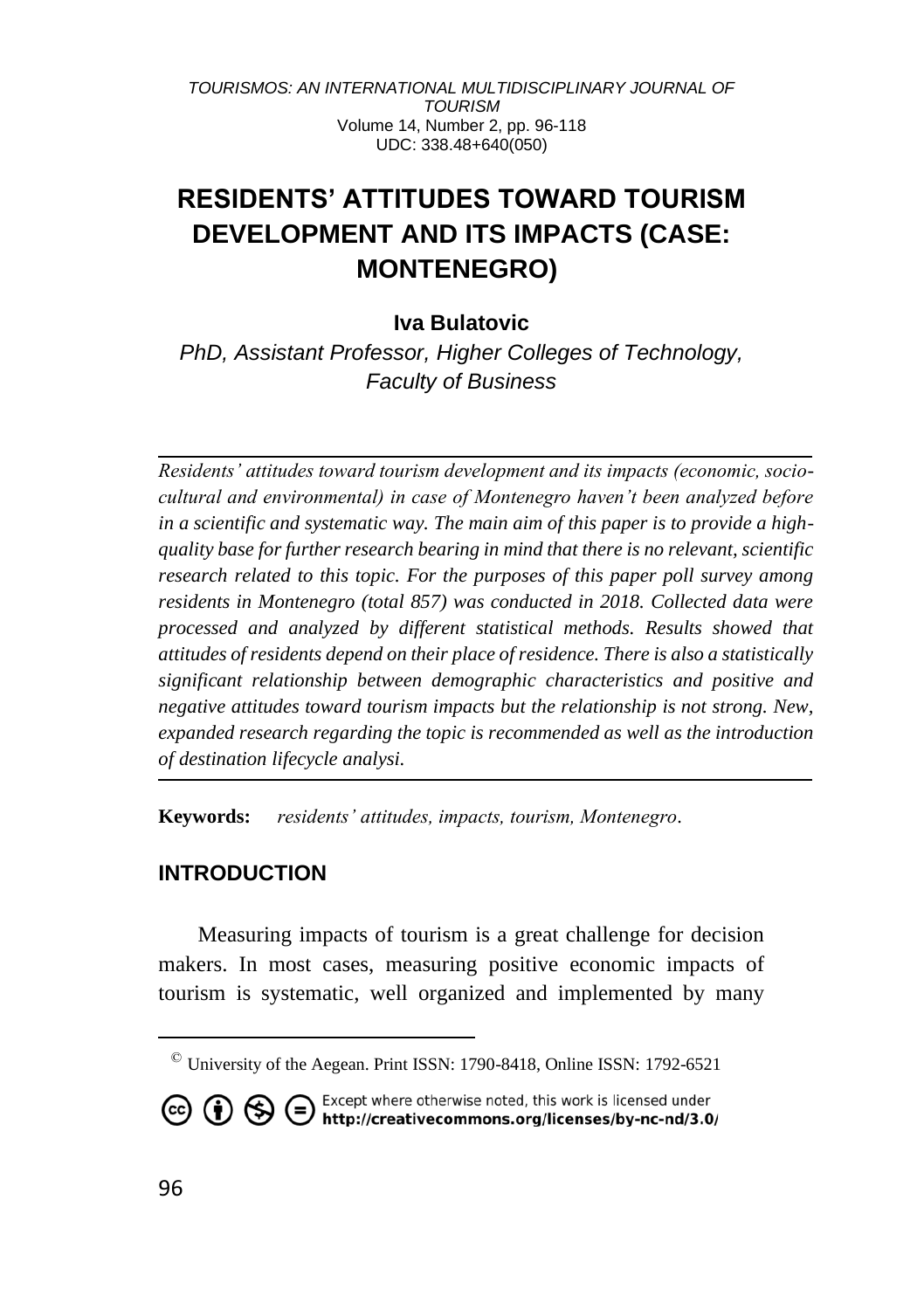official bodies. On the other hand, measuring social, cultural and environmental impacts is not as much frequent and systematic as measuring economic impacts. Usually, all these measurements are based on the exploration of tourists and residents' attitudes toward specially indicated impacts. In the context of Montenegro, small developing, southeast European country, at the Adriatic coast, measuring impacts of tourism is based only on measuring economic impacts. Environmental and social-cultural impacts haven't been explored in detail yet. The purpose of this paper is to explore Montenegrin residents' attitudes toward tourism development and its impacts (economic, socio-cultural and environmental) in order to set the base for decision-makers and for further destination development. Special focus will be on investigation of residents' demographic characteristics on their attitudes in order to compare our analysis with other similar research held worldwide.

Tourism is one of the most important pillars of the Montenegrin economy (Bulatovic et.al.,2018). Montenegro was visited by 2,204,856 tourists in 2018 and they recorded 12,930,334 overnight stays in three different regions: Coastal, Central and North. The most visited region in Montenegro and the most developed in the sense of tourism is Coastal region that usually records more than 95% of total tourist traffic in Montenegro ( Monstat, 2019). Economic impacts of tourism in Montenegro are measured by World Travel & Tourism Council (WTTC, 2019). Tourism takes 21.6% of total contribution to GDP, 32.7% to employment and more than 89% goes to leisure spending. Montenegro is the most visited during summer season (Jun, July and August). Due to climate change, winter season is changeable, and lack of snow causes fewer occupancy rates. Moreover, tourist infrastructure in the North region is not developed as it is in the case of the Coastal region. As it was stated before, sociocultural and environmental impacts, as well as

negative economic impacts, have not been measured before. In the next text, we are going to present the literature review, hypothesis, research methodology, sample, our results and discussion.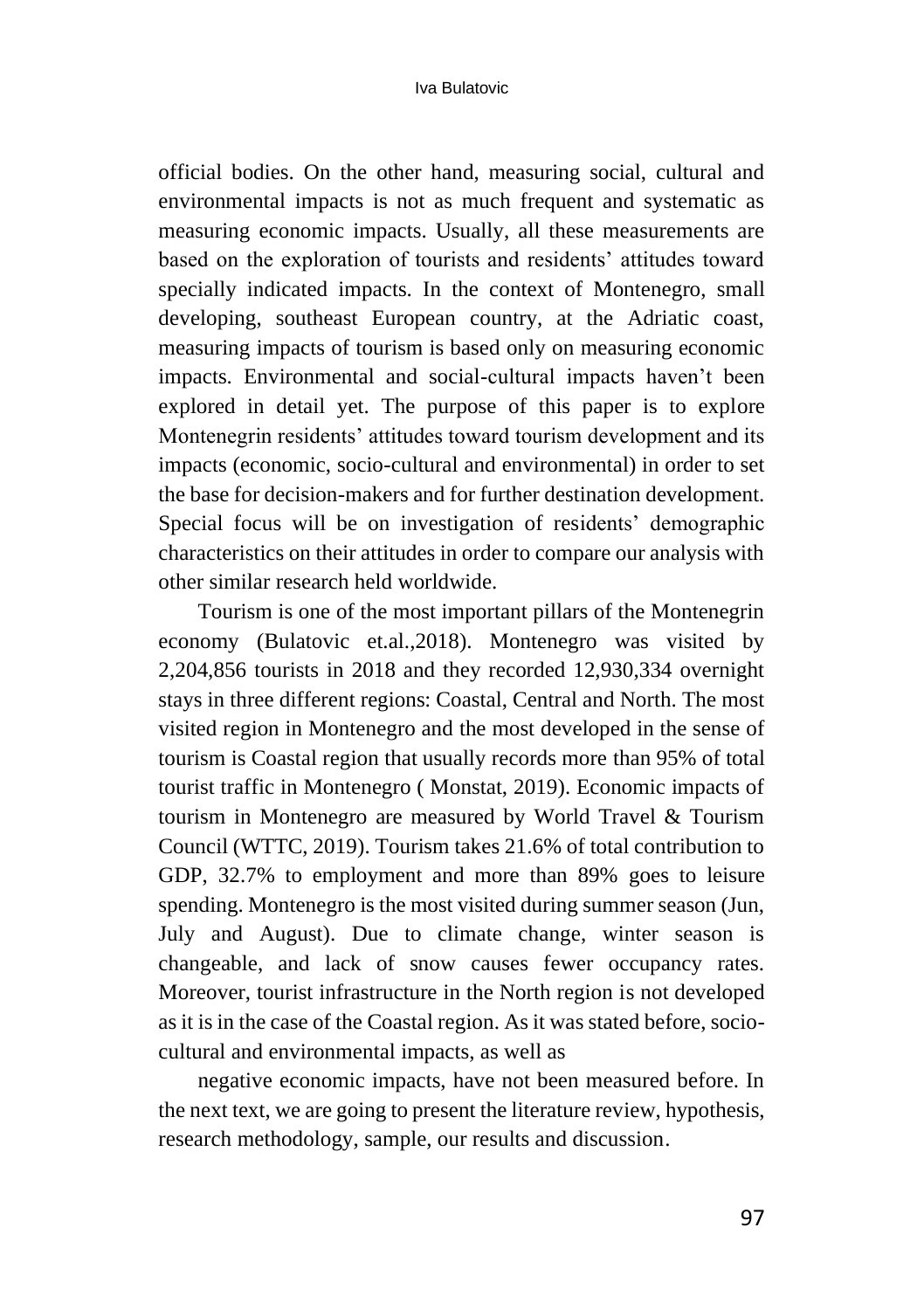# **LITERATURE REVIEW**

Market segmentation is a marketing tool that allows the recognition and separation of different consumer target groups using specific and objective criteria. According to Kotler and Armstrong (2005) market segmentation can be defined as the division of a market into distinct groups of buyers who have distinct needs, characteristics, or behavior and who might require separate products or marketing strategies.

An organization, whether tourism destination or business, cannot address effectively the needs of all consumers. Consequently, it has to recognize the most attractive, lucrative and suitable market segments to serve effectively (Kotler, 1991; Kotler et al., 2006; Middleton et al, 2009; Pickton & Broderick, 2005).

Market segmentation and focus on distinctive target markets is a necessity since, as Morrison (2001) suggests, a non targeted approach can prove too costly because it is certain that there are target markets that have no interest in buying specific products and services. According to Lewis et al (2013) a destination may be attractive and fashionable for a specific target market but at the same time have no appeal or be downright avoidable for another. This knowledge is valuable for the marketing departments of tour operators charged with designing and promoting tour packages but also for all relevant stakeholders.

Segmentation allows the marketing departments of tour operators and travel agencies to have a better understanding of the various markets but also of their competition. Segmentation leads to effective marketing planning because it allows registering the demands of specific target groups (Dibb & Lyndon, 1991).

Of great importance though are the criteria used to achieve an effective market segmentation. Researchers have applied different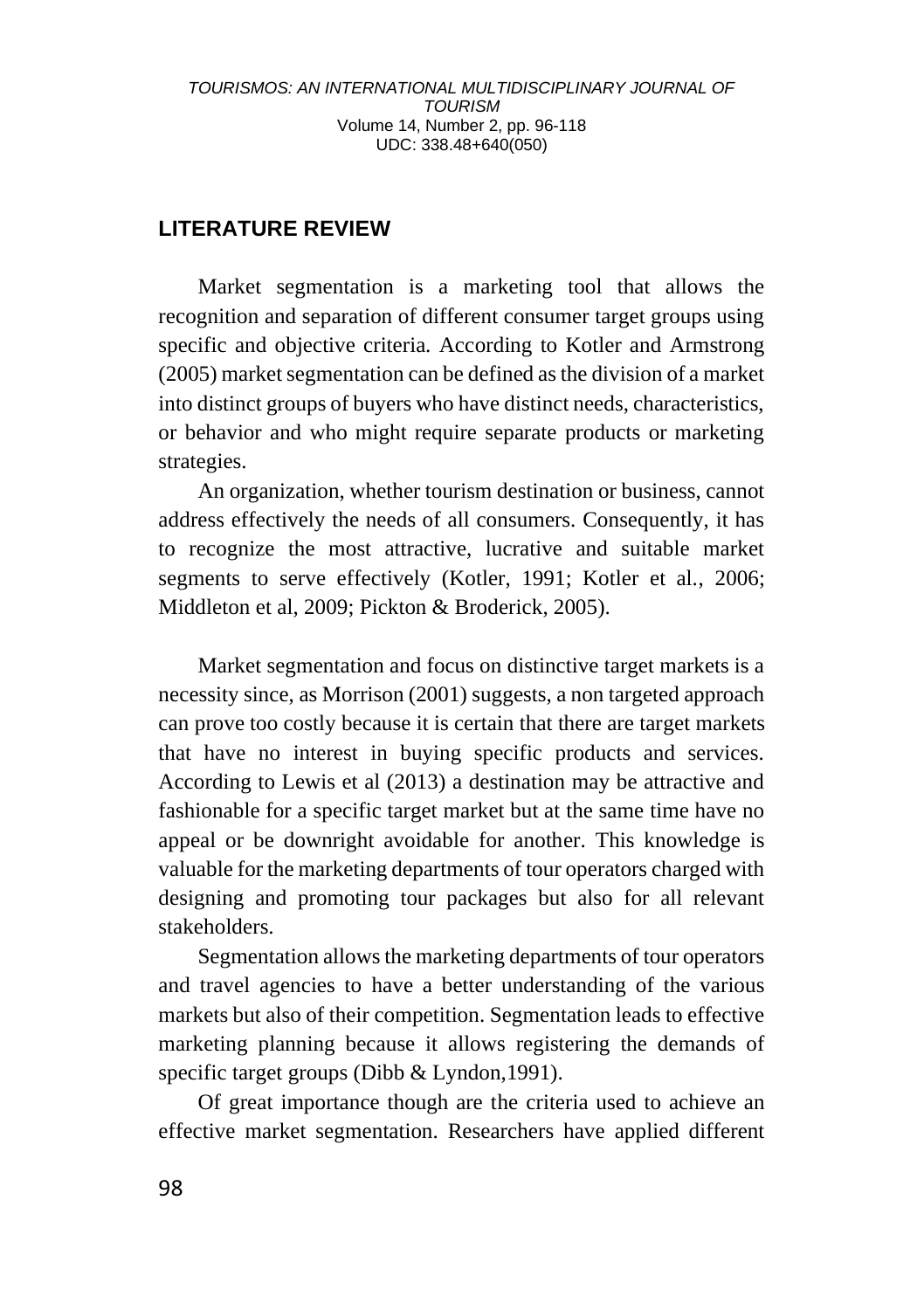variables through time, in order to segment the tourism market, like demographic, economic, geographic, psychographics, benefits sought segmentation, usage, lifestyle, activities, behavioral and/ or product-Exploring residents attitudes toward impacts of tourism and tourism development in general has always been attractive topic among researchers ( Sheldon, Var, 1984; Liu, Var, 1986; Perdue et al.,1990; Akis et al.,1996; Mason, Cheyne, 2000; Besculides et al.,2002; Ross, 1992; Snaith, Haley, 1999; Teye et al., 2002; Andereck et al.,2005; Lee et al.,2010; Almeida -Garcia et al., 2015; Liang, Hui, 2016; Hu et al.,2016; Ribeiro et al.,2017; Garau-Vadell, 2018; Joo et al.,2019).

Besides investigation of economic, socio-cultural and environmental impacts, researchers have paid great attention to factors which could affect residents attitudes such as demographic characteristics: age (Harrill, 2004; Huh, Vogt, 2008); gender (Nunkoo, Gursoy, 2012); community attachment/ length of residence, education and type of work (Kuvan, Akan, 2005).

For example, Almeida – Garcia et al. (2016) investigated residents' perceptions of tourism development in Spain (Benalmadena). These authors found out that demographic characteristics such as place of birth, community attachment and education of respondents significantly affect their attitudes toward tourism developments.

Furthermore, Kuvan and Akan (2005) in their research held in Belek (Antalya) concluded that residents have mainly positive attitudes toward tourism development in this area, but negative impacts of tourism and negative attitudes by residents were seen as results of less effective government's decisions. These authors declared that family income is the most important factor that affects residents attitudes as well as a source of income (related to tourism or not ).

Weawer and Lawton (2001) based on their research held in Australia found out that residents' perceptions about impacts of tourism and tourism development, in general, depend at great scale on age, gender and length of residence.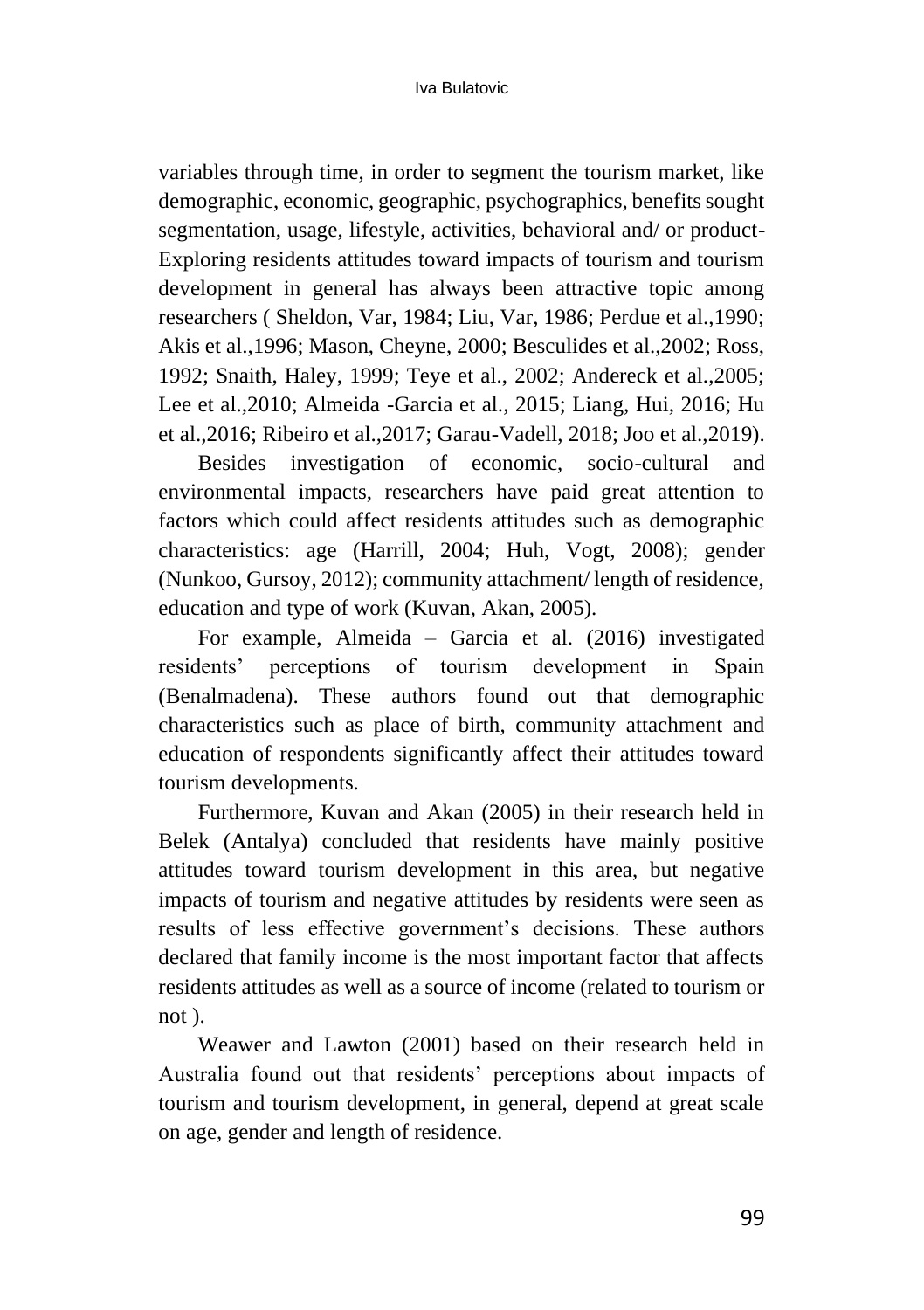Kim et al. (2013) investigated how tourism affects the quality of life among residents. Their results showed that socio-demographic characteristics such as income, marital status and general life satisfaction impact their attitudes toward tourism development.

Rivera, Croes and Lee (2016) analyzed the relationship between residents' attitudes toward tourism impacts and their level of general satisfaction. They came to an interesting conclusion that incomes do not impact residents' perceptions of tourism impacts as much as social comparison. Bimonte and Faralla (2016) concluded that residents' attitudes toward the impacts of tourism depend mainly on their overall life satisfaction.

Nunkoo and Gursoy (2012) in their research held in Mauritius investigated impacts of residents' demographic characteristics on residents' attitudes toward tourism development and their willingness to support tourism development. They concluded that sociodemographic characteristics affect respondents' attitudes toward tourism development and its impact at a great scale. Another research (Hanafiah et al.,2013) held in Malaysia emphasized the importance of exploring residents' attitudes toward tourism development. These authors stated that if the

community want to prospect residents must be involved in decision making and their attitudes are of crucial importance.

In the context of Montenegro, we couldn't find in ScienceDirect and Google Scholar database any relevant research regarding residents attitudes toward tourism development and its impacts.

Based on the literature review presented above, our hypothesizes are:

H1: Residents attitudes (positive and negative) toward the impacts of tourism in Montenegro depend on the region (place) where residents live.

H2: Residents' attitudes (positive and negative) toward impacts of tourism in Montenegro depend on their demographic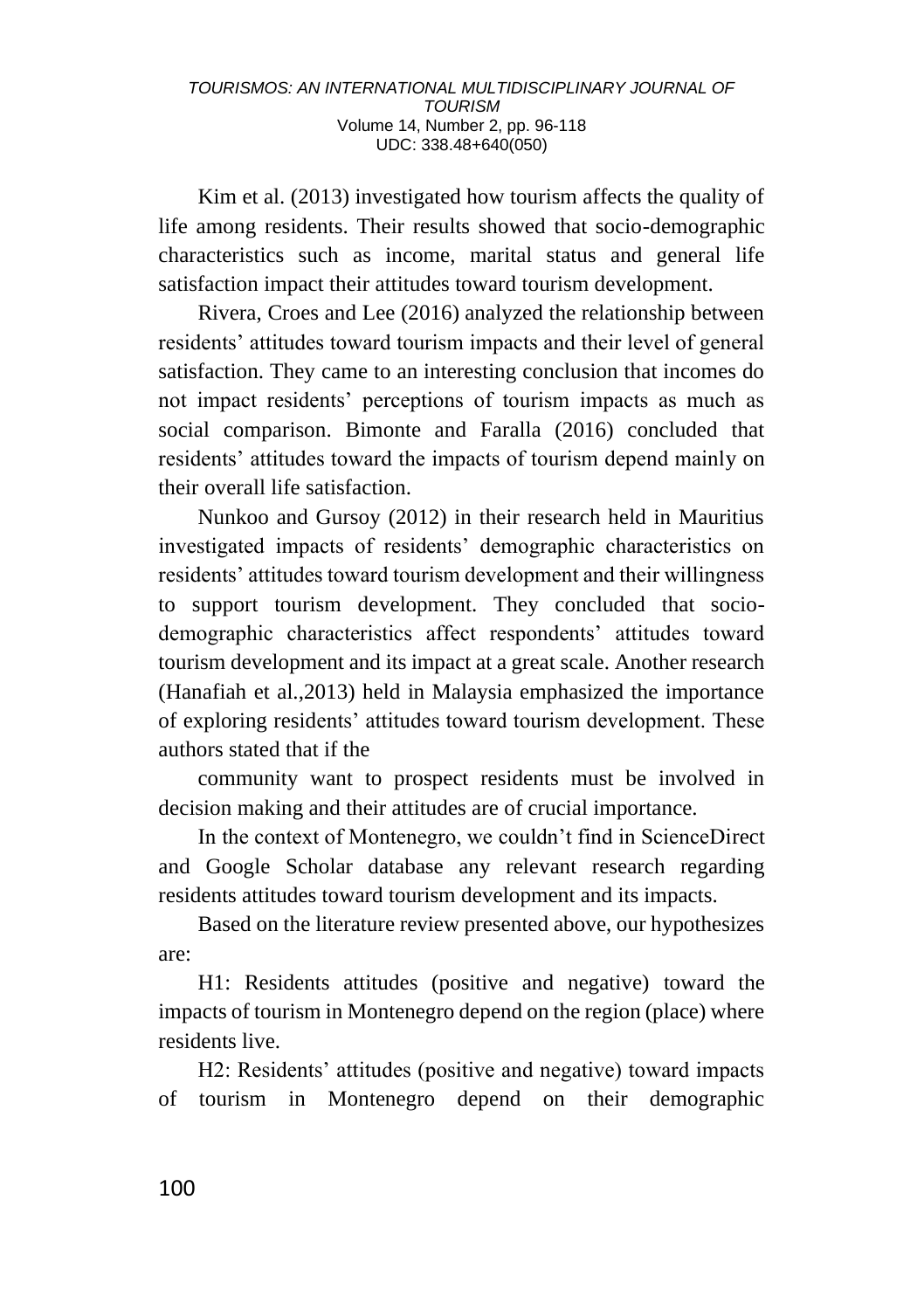characteristics such as age, gender, education, income, employment status and their work.

Sample and Methodology

For the purpose of this paper, the poll is used. A special questionnaire was designed based on previous research and available literature (Page, 2015; Inkson, Minnaert, 2018). The questionnaire was composed of two parts: Residents' attitudes and Bio information: In part Residents' attitudes 23 different statements were presented. Statements were referred to as economic (EC), socio-cultural (SC) and environmental impacts (EN) of tourism. For the level of agreement assessment respondents used Likert's scale from 1 strongly disagree to 6 – strongly agree. Reliability statistics showed that data is relevant - Cronbach's Alpha = 0.904 (Bland, Altman, 1997). Bio information includes information about gender, age, education, employment, income and residence place. Income scale was designed according to the Montenegrin Statistic Bureau (2017). More than 1000 questionnaires were delivered, but 857 were returned fulfilled (83% response rate). The poll was held between January and August 2018. Sample characteristics are presented below (Table 1).

| Table 1. Sample |     |         |
|-----------------|-----|---------|
|                 |     | Percent |
| Frequency       |     |         |
| Gender          |     |         |
| Male            | 307 | 35.8    |
| female          | 550 | 64.2    |
| Total           | 857 | 100     |
| Age             |     |         |
| $18 - 30$       | 612 | 71.4    |
| $21 - 50$       | 159 | 18.6    |
| $51 - 65$       | 86  | 10      |
| Total           | 857 | 100     |
| Education       |     |         |
| High school     | 318 | 37.1    |
| college         | 131 | 15.3    |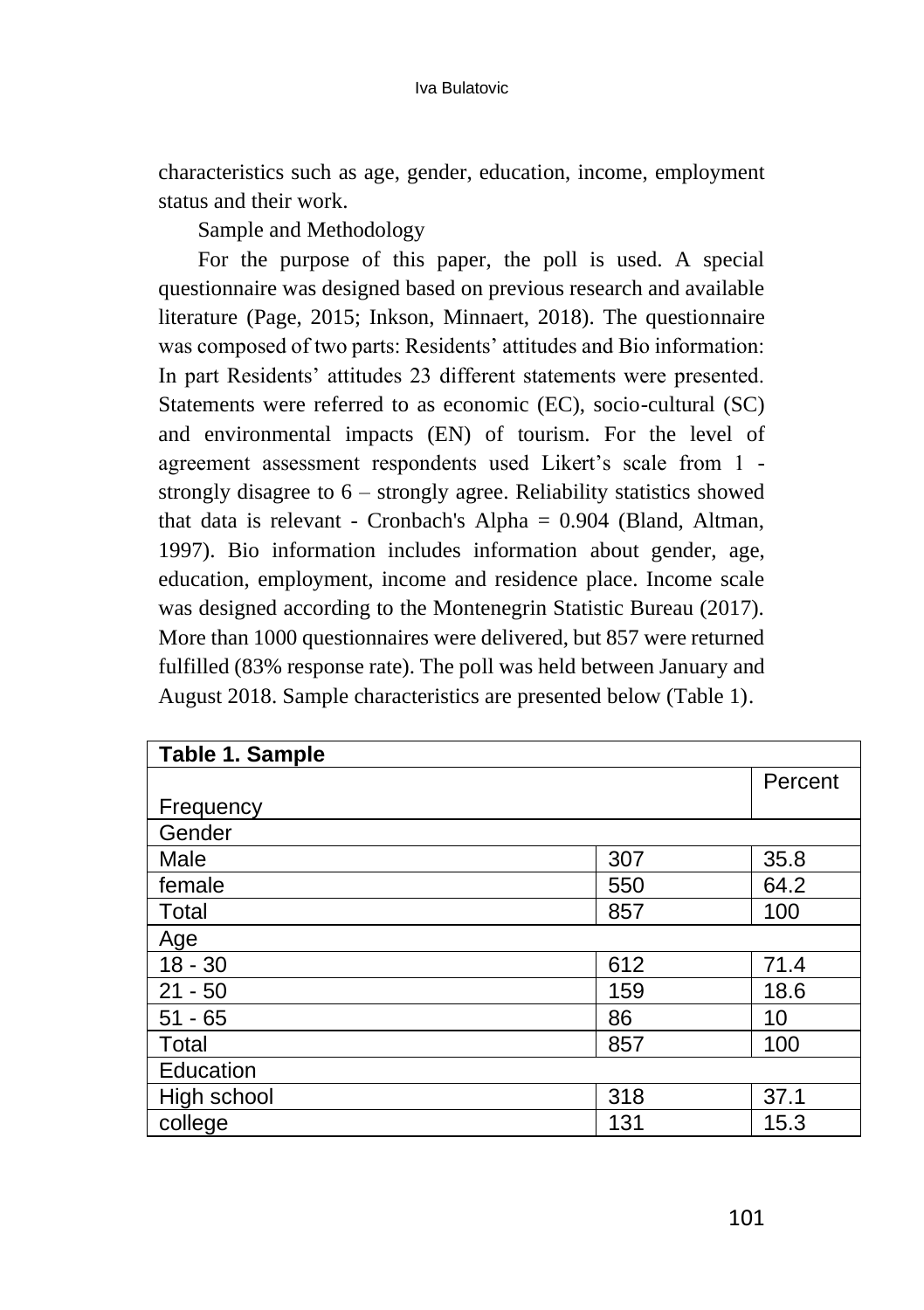| bachelor degree       | 245 | 28.6 |
|-----------------------|-----|------|
| specialization degree | 113 | 13.2 |
| Master degree         | 34  |      |
| phd                   | 16  |      |

For results' presentation mean values are calculated and grouped by region: Coastal, Central and North. ANOVA and Eta were calculated with the aim to prove if there was a significant difference between attitudes of respondents from different regions. For data reduction, 23 items ( different attitudes) were processed by Principal Components Analysis. Moreover, in order to investigate relationship between specific factors / components derived by PCA and demographic characteristics, multiregression analysis is used. Results of our analysis are presented in the next chapter.

### **RESULTS AND DISCUSSION**

The analysis of the average value of the degree of agreement of residents with the proposed attitudes (tables) shows that tourism plays an important role in the economy of Montenegro. Residents moderately agree with the view that tourism influenced income improvement, infrastructure development, employment, tax rates, real estate prices, a seasonal increase in prices. The opinion of most respondents is that the positive economic effects of tourism outweigh the negative economic impacts.

Similar findings were also made in the analysis of attitudes related to the socio-cultural effects of tourism. The respondents agreed that tourism improves socio-cultural activities in the region, cultural development, and that tourism has a positive impact on the local population, on the acquisition of new knowledge and skills, as well as on future ambitions of the population to become more involved in the tourism industry. On the other hand, the findings show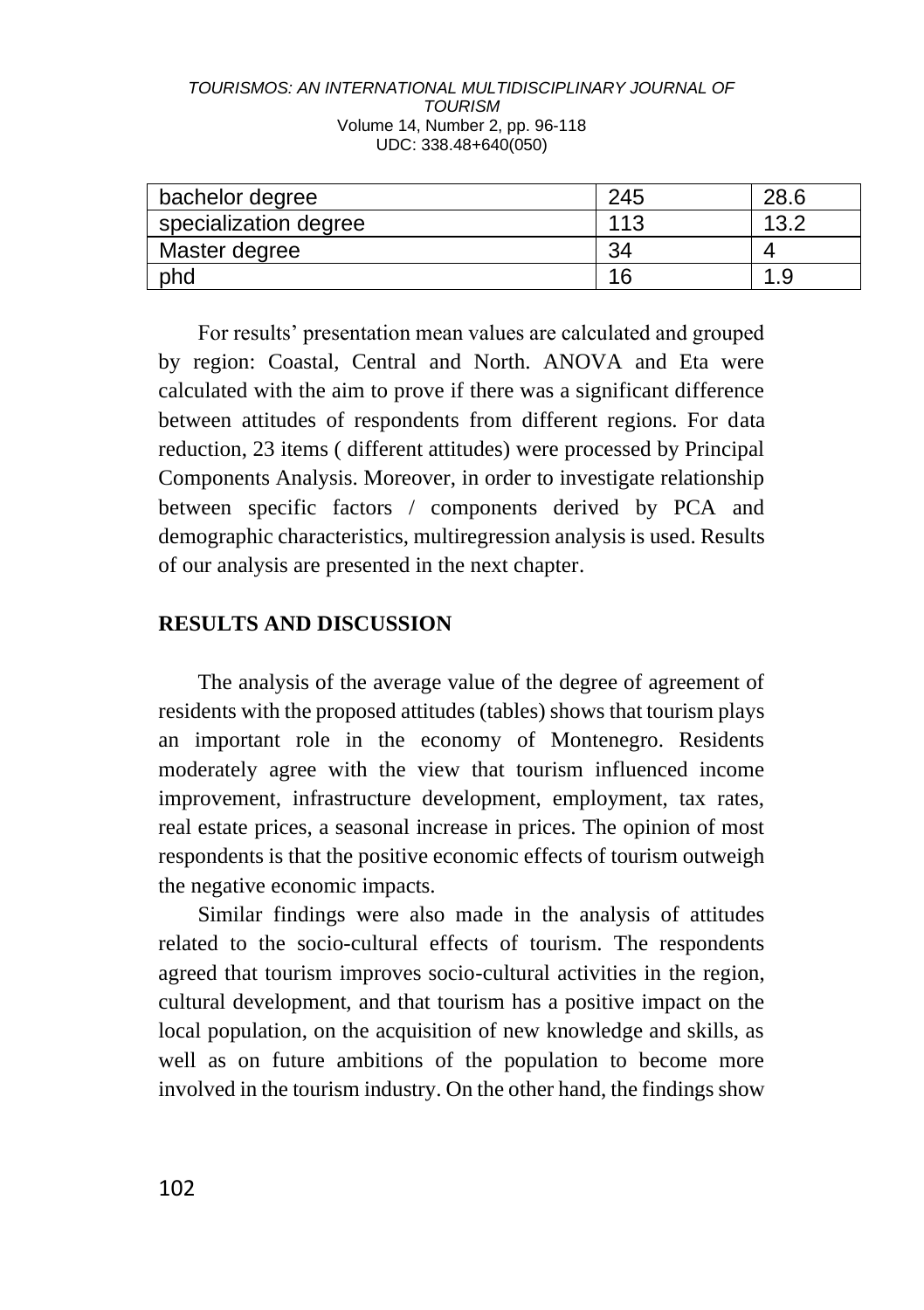that there are minimal negative socio-cultural impacts (terrorist attacks, criminal, diseases).

When it comes to environmental impact, respondents disagreed with the attitude that, because of the tourism development in their region, they are suffering from overcrowding and congestion by tourists. They showed very little agreement with the attitude, that they are unfairly exposed to the lack of electricity and water in the peak season due to tourism, and that tourism has adversely affected the environment and led to an increase in excessive construction. A detailed overview of the total average values is given in the table below (Table 2).

|           | Table 2. Residents attitudes toward impacts of tourism - Mean                                        | Total  |
|-----------|------------------------------------------------------------------------------------------------------|--------|
|           | <b>Values</b>                                                                                        | м      |
| EC        | Tourism has great importance on the regional economy                                                 | 4.7608 |
| EC        | The income of residents in my region has increased due to tourism                                    | 3.6336 |
| EC        | If there had been no tourism industry, infrastructure and other facilities                           | 3.9428 |
|           | would not improve in my region                                                                       |        |
| EC        | The development of tourism in my region provides more opportunities                                  | 4.4411 |
|           | for the employment of residents                                                                      |        |
| EC        | Real estate prices in my region have grown due to tourism and this is                                | 3.7048 |
|           | an additional benefit for us                                                                         |        |
| EC        | Tourist institutions (touristic business entities, hotel industry and                                | 3.6838 |
| EC        | catering) should pay more taxes than others                                                          | 3.4586 |
|           | Tourism has a negative impact on the growth of prices during the main<br>tourist season in my region |        |
| EC        | The<br>economic<br>benefits<br>of<br>tourism<br>outweigh<br>the<br>negative                          | 4.0583 |
|           | consequences                                                                                         |        |
| EN        | I suffer from overcrowding and pollution by tourists                                                 | 2.6896 |
| EN        | Due to tourism, We are incorrectly exposed to the lack of electricity                                | 3.1179 |
|           | and water at the peak of the season                                                                  |        |
| EN        | The tourism industry in my region has a negative impact on the                                       | 3.1529 |
|           | environment and has led to an increase in excessive construction                                     |        |
| SC        | Tourism encourages social and cultural activities in my region                                       | 4.3652 |
| SC        | I think that it is necessary to open more quality tourist and catering                               | 5.2042 |
|           | facilities in order to attract more tourists to my region                                            |        |
| SC        | The residents of my region will not enjoy / will not be happy if my region                           | 2.5858 |
|           | attracts more tourists                                                                               |        |
| <b>SC</b> | I believe that the tourism industry has improved the quality of life                                 | 3.2567 |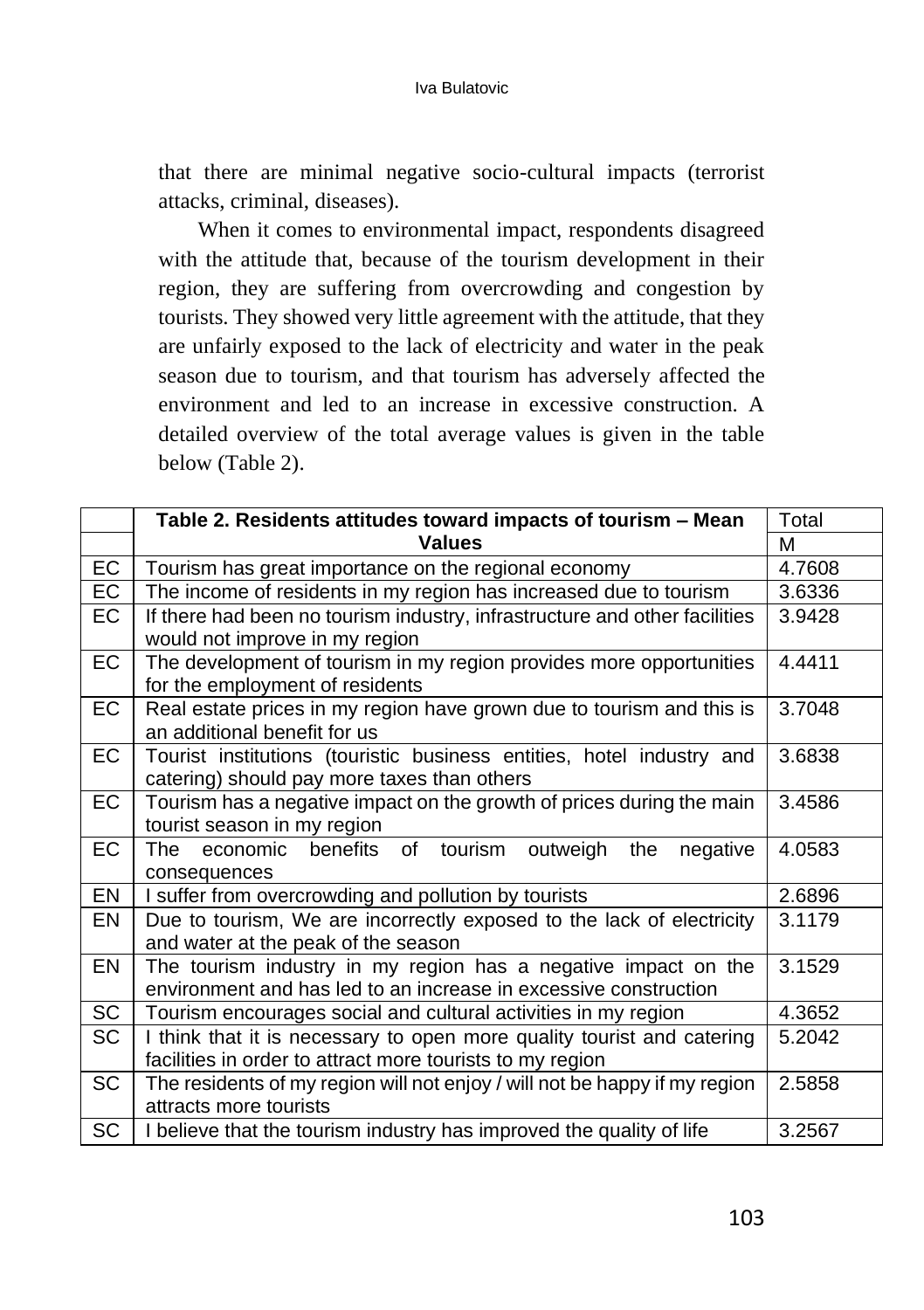| SC        | I think that tourism has improved the culture, knowledge and skills of<br>the local population | 4.2940 |
|-----------|------------------------------------------------------------------------------------------------|--------|
| <b>SC</b> | The cultural advantages of tourism outweigh the negative social<br>impacts                     | 4.1680 |
| SC        | Tourists have positively influenced our culture                                                | 4.2684 |
| <b>SC</b> | Ordinary residents (non-tourism residents) can not benefit from the<br>tourism industry        | 3.3722 |
| <b>SC</b> | I note that tourism leads to increased crime and vandalism in my region                        | 2.6593 |
| <b>SC</b> | Some health problems have increased in the main tourist season in<br>my region                 | 2.6791 |
| <b>SC</b> | Residents have become more ambitious in terms of money due to the<br>tourism industry          | 3.9953 |
| SC        | My region has become a target destination for terrorists and gangs                             | 2.5193 |

Source: SPSS Output

Note: EC:Economic; SC: socio-cultural; EN: environmental

Our analysis showed that there a statistically significant difference between respondents' from different region, p< 0.05 (Table 3). Only in assessing 8 attitudes there was no significant difference between regions (p>0.05). These attitudes are bold in the following table (Table 3)

|                                         | Table 3. ANOVA and Eta Square Analysis /factor: region |                       |                |                |       |      |            |
|-----------------------------------------|--------------------------------------------------------|-----------------------|----------------|----------------|-------|------|------------|
|                                         |                                                        | Sum of<br>Square<br>s | df             | Mean<br>Square | F     | p    | Eta Square |
| Tourism<br>is<br>οf<br>great importance | <b>Between</b><br>Groups                               | 15.933                | $\overline{2}$ | 7.967          | 3.787 | .023 | 0.094      |
| for the regional<br>economy             | Within<br>Groups                                       | 1794.4<br>92          | 853            | 2.104          |       |      |            |
|                                         | Total                                                  | 1810.4<br>25          | 855            |                |       |      |            |
| <b>Tourism</b><br>encourages            | <b>Between</b><br>Groups                               | 11.947                | 2              | 5.973          | 2.778 | .063 | 0.080      |
| social<br>and<br>cultural               | Within<br>Groups                                       | 1834.0<br>61          | 853            | 2.150          |       |      |            |
| activities in my<br>region              | Total                                                  | 1846.0<br>08          | 855            |                |       |      |            |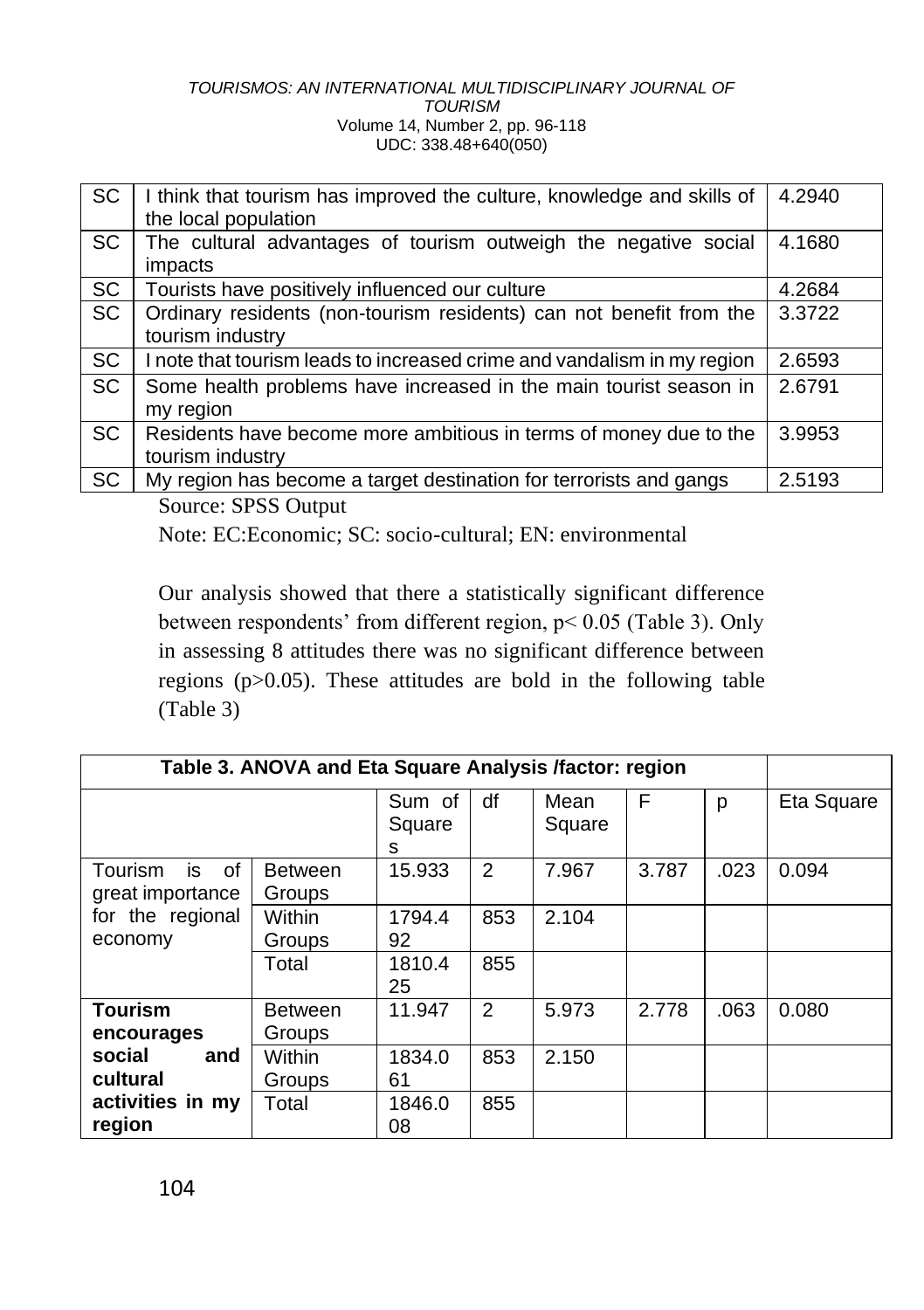| The<br>income of<br>region's<br>my | <b>Between</b><br>Groups | 109.42<br>9 | $\overline{2}$ | 54.714 | 18.26<br>2 | .000 | 0.203 |
|------------------------------------|--------------------------|-------------|----------------|--------|------------|------|-------|
| population<br>has                  | Within                   | 2555.6      | 853            | 2.996  |            |      |       |
| increased due to                   | Groups                   | 54          |                |        |            |      |       |
| tourism                            | Total                    | 2665.0      | 855            |        |            |      |       |
|                                    |                          | 83          |                |        |            |      |       |
| I think that it is                 | <b>Between</b>           | .066        | $\overline{2}$ | .033   | .022       | .978 | .007  |
| to<br>necessary                    | Groups                   |             |                |        |            |      |       |
| open more high                     | Within                   | 1289.1      | 853            | 1.511  |            |      |       |
| quality<br>tourist                 | Groups                   | 57          |                |        |            |      |       |
| and<br>catering                    | Total                    | 1289.2      | 855            |        |            |      |       |
| facilities<br>in                   |                          | 23          |                |        |            |      |       |
| order to attract                   |                          |             |                |        |            |      |       |
| tourists<br>more                   |                          |             |                |        |            |      |       |
| to my region<br>The residents of   | <b>Between</b>           | 25.389      | $\overline{2}$ | 12.694 | 3.633      | .027 | 0.092 |
| my region will                     | Groups                   |             |                |        |            |      |       |
| not enjoy / will                   | Within                   | 2980.7      | 853            | 3.494  |            |      |       |
| not be happy if                    | Groups                   | 22          |                |        |            |      |       |
| region<br>my                       | Total                    | 3006.1      | 855            |        |            |      |       |
| attracts<br>more                   |                          | 11          |                |        |            |      |       |
| tourists                           |                          |             |                |        |            |      |       |
| If there had been                  | <b>Between</b>           | 36.234      | $\overline{2}$ | 18.117 | 6.868      | .001 | 0.126 |
| tourism<br>no                      | Groups                   |             |                |        |            |      |       |
| industry,                          | Within                   | 2249.9      | 853            | 2.638  |            |      |       |
| infrastructure                     | Groups                   | 61          |                |        |            |      |       |
| and<br>other                       | Total                    | 2286.1      | 855            |        |            |      |       |
| facilities<br>would                |                          | 95          |                |        |            |      |       |
| not improve in                     |                          |             |                |        |            |      |       |
| my region                          |                          |             |                |        |            |      |       |
| The                                | <b>Between</b>           | 36.950      | $\overline{2}$ | 18.475 | 7.130      | .001 | 0.128 |
| development of                     | Groups                   |             |                |        |            |      |       |
| tourism in my                      | Within                   | 2210.1      | 853            | 2.591  |            |      |       |
| region provides                    | Groups                   | 30          |                |        |            |      |       |
| more                               | Total                    | 2247.0      | 855            |        |            |      |       |
| opportunities for                  |                          | 79          |                |        |            |      |       |
| the employment<br>of residents     |                          |             |                |        |            |      |       |
| I believe that the                 | <b>Between</b>           | 32.912      | $\overline{c}$ | 16.456 | 6.461      | .002 | 0.122 |
| tourism industry                   | Groups                   |             |                |        |            |      |       |
| has<br>improved                    | Within                   | 2172.5      | 853            | 2.547  |            |      |       |
| the quality of life                | Groups                   | 46          |                |        |            |      |       |
|                                    |                          |             |                |        |            |      |       |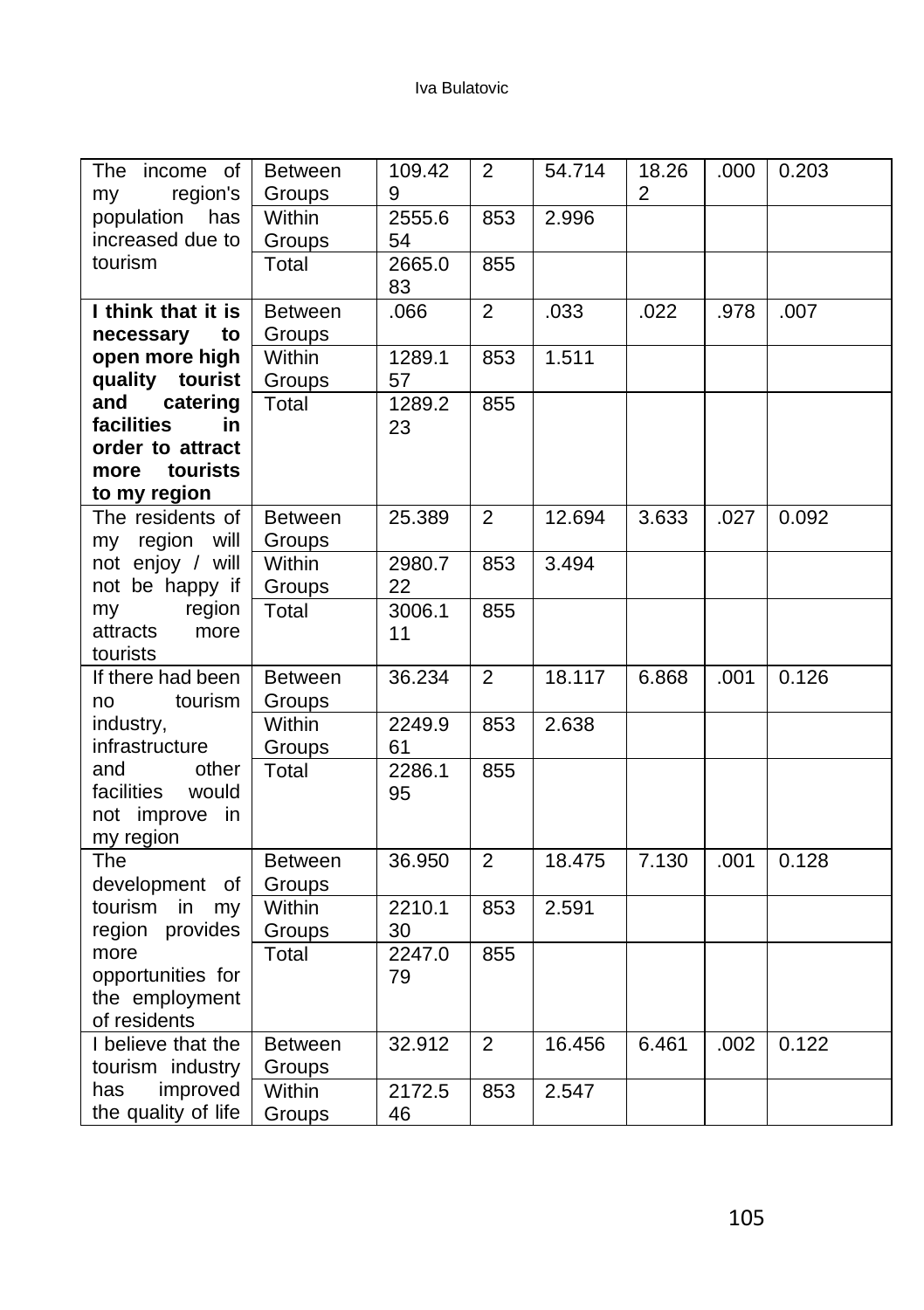| and<br>increased           | Total          | 2205.4 | 855            |       |       |      |       |
|----------------------------|----------------|--------|----------------|-------|-------|------|-------|
| the trade in my            |                | 58     |                |       |       |      |       |
| region                     |                |        |                |       |       |      |       |
| economic<br><b>The</b>     | <b>Between</b> | 2.099  | 2              | 1.049 | .432  | .650 | 0.032 |
| benefits<br>Οf             | Groups         |        |                |       |       |      |       |
| tourism                    | Within         | 2074.0 | 853            | 2.432 |       |      |       |
| outweigh<br>the            | Groups         | 96     |                |       |       |      |       |
| negative                   | Total          | 2076.1 | 855            |       |       |      |       |
| consequences               |                | 95     |                |       |       |      |       |
| think<br>г<br>that         | <b>Between</b> | 5.869  | $\overline{2}$ | 2.934 | 1.294 | .275 | 0.055 |
| tourism<br>has             | Groups         |        |                |       |       |      |       |
| improved<br>the            | Within         | 1933.9 | 853            | 2.267 |       |      |       |
| culture,                   | Groups         | 45     |                |       |       |      |       |
| knowledge and              | Total          | 1939.8 | 855            |       |       |      |       |
| <b>skills</b><br>of<br>the |                | 13     |                |       |       |      |       |
| local                      |                |        |                |       |       |      |       |
| population                 |                |        |                |       |       |      |       |
| cultural<br><b>The</b>     | <b>Between</b> | 2.153  | 2              | 1.077 | .452  | .637 | 0.033 |
| advantages<br>of           | Groups         |        |                |       |       |      |       |
| tourism                    | Within         | 2032.9 | 853            | 2.383 |       |      |       |
| outweigh<br>the            | Groups         | 58     |                |       |       |      |       |
| negative social            | Total          | 2035.1 | 855            |       |       |      |       |
| impacts                    |                | 11     |                |       |       |      |       |
| <b>Tourists</b><br>have    | Between        | 1.039  | 2              | .520  | .232  | .793 | .023  |
| positively                 | Groups         |        |                |       |       |      |       |
| influenced our             | Within         | 1911.1 | 853            | 2.241 |       |      |       |
| culture                    | Groups         | 62     |                |       |       |      |       |
|                            | Total          | 1912.2 | 855            |       |       |      |       |
|                            |                | 01     |                |       |       |      |       |
| Real<br>estate             | <b>Between</b> | 14.344 | $\overline{2}$ | 7.172 | 2.518 | .081 | 0.077 |
| prices<br>in<br>my         | Groups         |        |                |       |       |      |       |
| city have grown            | Within         | 2429.4 | 853            | 2.848 |       |      |       |
| due to tourism             | Groups         | 69     |                |       |       |      |       |
| and this is an             | Total          | 2443.8 | 855            |       |       |      |       |
| additional                 |                | 13     |                |       |       |      |       |
| benefit for us             |                |        |                |       |       |      |       |
| <b>Tourist</b>             | <b>Between</b> | 2.092  | 2              | 1.046 | .355  | .701 | 0.029 |
| <b>institutions</b>        | Groups         |        |                |       |       |      |       |
| (business                  | Within         | 2513.4 | 853            | 2.947 |       |      |       |
| entities<br>from           | Groups         | 78     |                |       |       |      |       |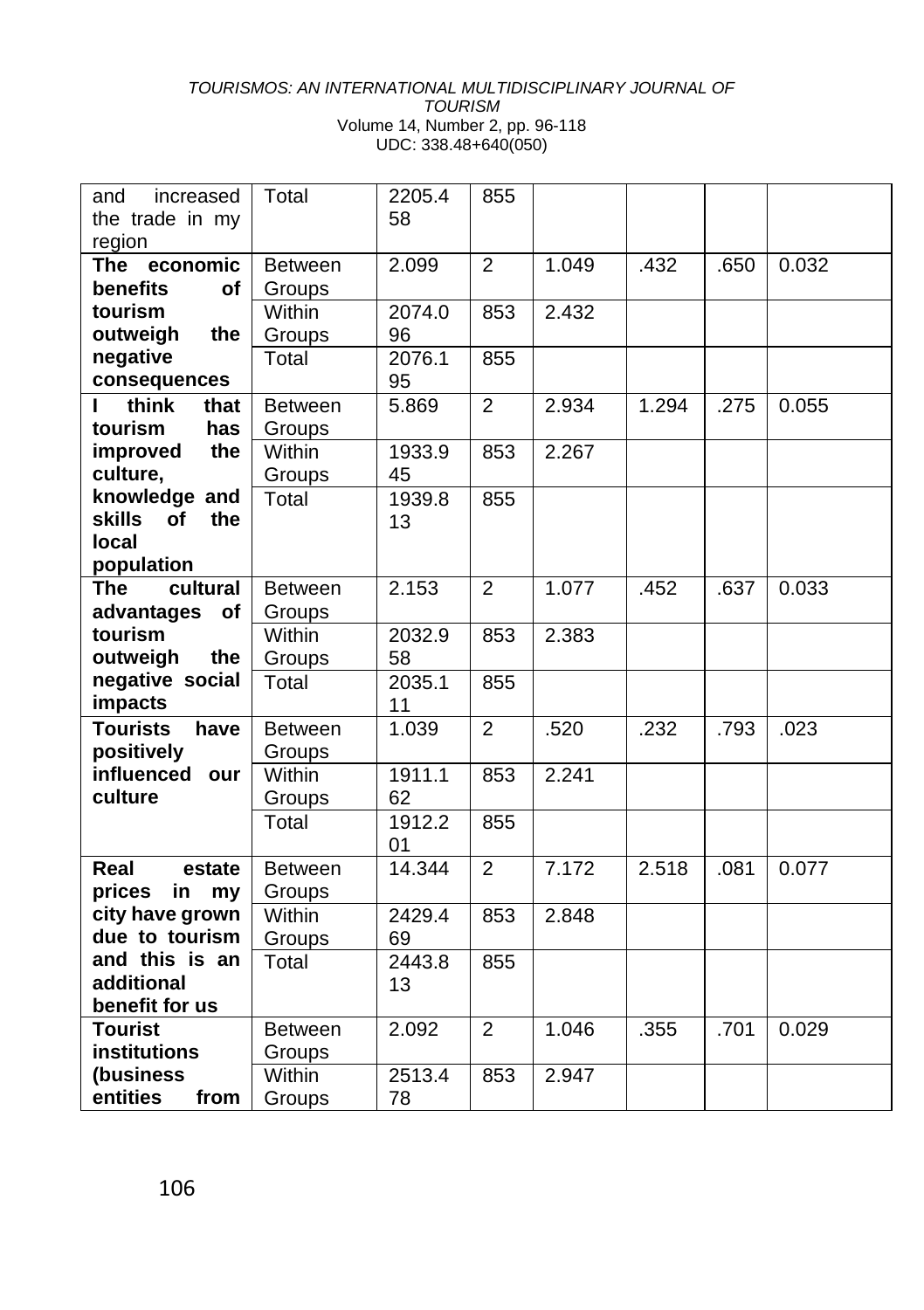| tourism,<br>hotel<br>industry<br>and<br>catering)<br>should<br>pay<br>more<br>taxes<br>than others | Total                    | 2515.5<br>70 | 855            |        |            |      |       |
|----------------------------------------------------------------------------------------------------|--------------------------|--------------|----------------|--------|------------|------|-------|
| Ordinary<br>residents<br>$(non-$                                                                   | <b>Between</b><br>Groups | 57.647       | 2              | 28.824 | 8.755      | .000 | 0.142 |
| tourism<br>residents)<br>can                                                                       | Within<br>Groups         | 2808.2<br>17 | 853            | 3.292  |            |      |       |
| not benefit from<br>the<br>tourism<br>industry                                                     | Total                    | 2865.8<br>64 | 855            |        |            |      |       |
| from<br>suffer<br>overcrowding                                                                     | <b>Between</b><br>Groups | 39.034       | $\overline{2}$ | 19.517 | 5.958      | .003 | 0.117 |
| and congestion<br>by tourists                                                                      | Within<br>Groups         | 2794.3<br>07 | 853            | 3.276  |            |      |       |
|                                                                                                    | Total                    | 2833.3<br>41 | 855            |        |            |      |       |
| that<br>note<br>L<br>tourism leads to                                                              | <b>Between</b><br>Groups | 34.136       | $\overline{2}$ | 17.068 | 5.449      | .004 | 0.112 |
| increased crime<br>and vandalism in                                                                | Within<br>Groups         | 2671.9<br>37 | 853            | 3.132  |            |      |       |
| my city                                                                                            | Total                    | 2706.0<br>74 | 855            |        |            |      |       |
| health<br>Some<br>problems<br>have                                                                 | <b>Between</b><br>Groups | 30.084       | $\overline{2}$ | 15.042 | 4.738      | .009 | 0.105 |
| increased in the<br>tourist<br>main                                                                | Within<br>Groups         | 2708.2<br>10 | 853            | 3.175  |            |      |       |
| season<br>in<br>my<br>region                                                                       | Total                    | 2738.2<br>94 | 855            |        |            |      |       |
| <b>Residents</b><br>have<br>become<br>more                                                         | <b>Between</b><br>Groups | 56.421       | $\overline{2}$ | 28.211 | 10.95<br>0 | .000 | 0.158 |
| ambitious<br>in.<br>terms of money                                                                 | Within<br>Groups         | 2197.5<br>74 | 853            | 2.576  |            |      |       |
| to<br>the<br>due<br>tourism industry                                                               | Total                    | 2253.9<br>95 | 855            |        |            |      |       |
| region<br>has<br>My<br>become a target                                                             | <b>Between</b><br>Groups | 32.042       | $\overline{2}$ | 16.021 | 4.871      | .008 | 0.106 |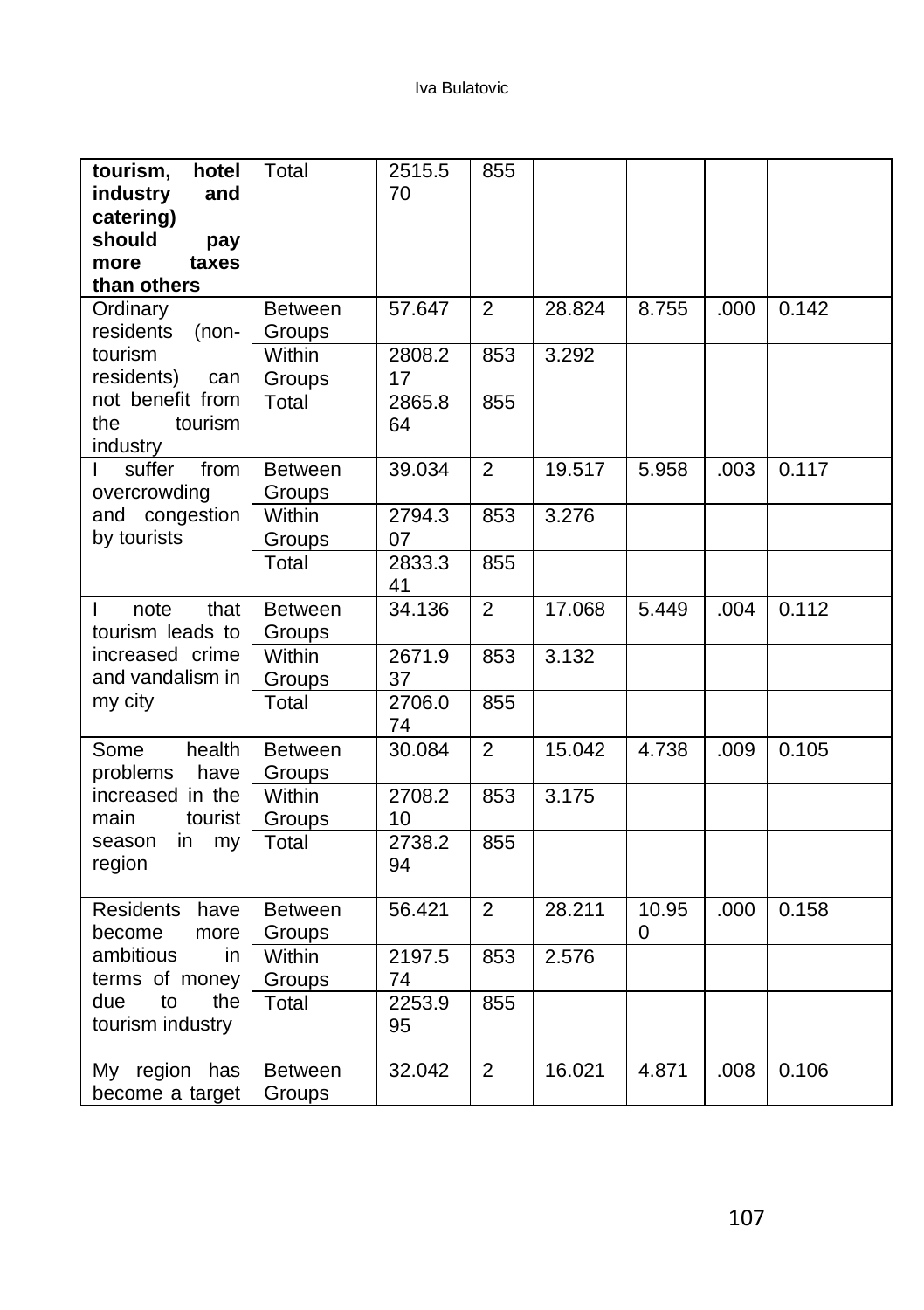| destination<br>for<br>terrorists<br>and                                                         | Within<br>Groups         | 2805.6<br>21 | 853            | 3.289  |            |      |       |
|-------------------------------------------------------------------------------------------------|--------------------------|--------------|----------------|--------|------------|------|-------|
| gangs                                                                                           | Total                    | 2837.6<br>62 | 855            |        |            |      |       |
| Due to tourism,<br>are<br>we                                                                    | <b>Between</b><br>Groups | 87.267       | 2              | 43.634 | 12.79<br>1 | .000 | 0.171 |
| incorrectly<br>exposed to the                                                                   | Within<br>Groups         | 2909.8<br>16 | 853            | 3.411  |            |      |       |
| lack of electricity<br>and water at the<br>of<br>the<br>peak<br>season                          | Total                    | 2997.0<br>83 | 855            |        |            |      |       |
| <b>The</b><br>tourism<br>industry<br>in<br>my                                                   | <b>Between</b><br>Groups | 97.485       | $\mathfrak{p}$ | 48.743 | 15.18<br>8 | .000 | 0.185 |
| region<br>has<br>a<br>negative impact                                                           | Within<br>Groups         | 2737.4<br>67 | 853            | 3.209  |            |      |       |
| the<br>on<br>environment and<br>has led to<br>an<br>in<br>increase<br>excessive<br>construction | Total                    | 2834.9<br>52 | 855            |        |            |      |       |
| Tourism<br>has a<br>negative impact                                                             | <b>Between</b><br>Groups | 49.586       | 2              | 24.793 | 7.423      | .001 | 0.131 |
| on the growth of<br>prices during the                                                           | Within<br>Groups         | 2848.9<br>83 | 853            | 3.340  |            |      |       |
| main<br>tourist<br>in<br>season<br>my<br>region                                                 | Total                    | 2898.5<br>69 | 855            |        |            |      |       |

Source: SPSS Output

On the other side, Eta square was calculated to define the strength of different groups' impact on residents' attitudes. If Eta Square  $= 0.01$  it means small impact of groups on attitudes; if Eta square  $= 0.06$  – medium impact; Eta square  $= 0.16$  – high impact (Cohen, 2013).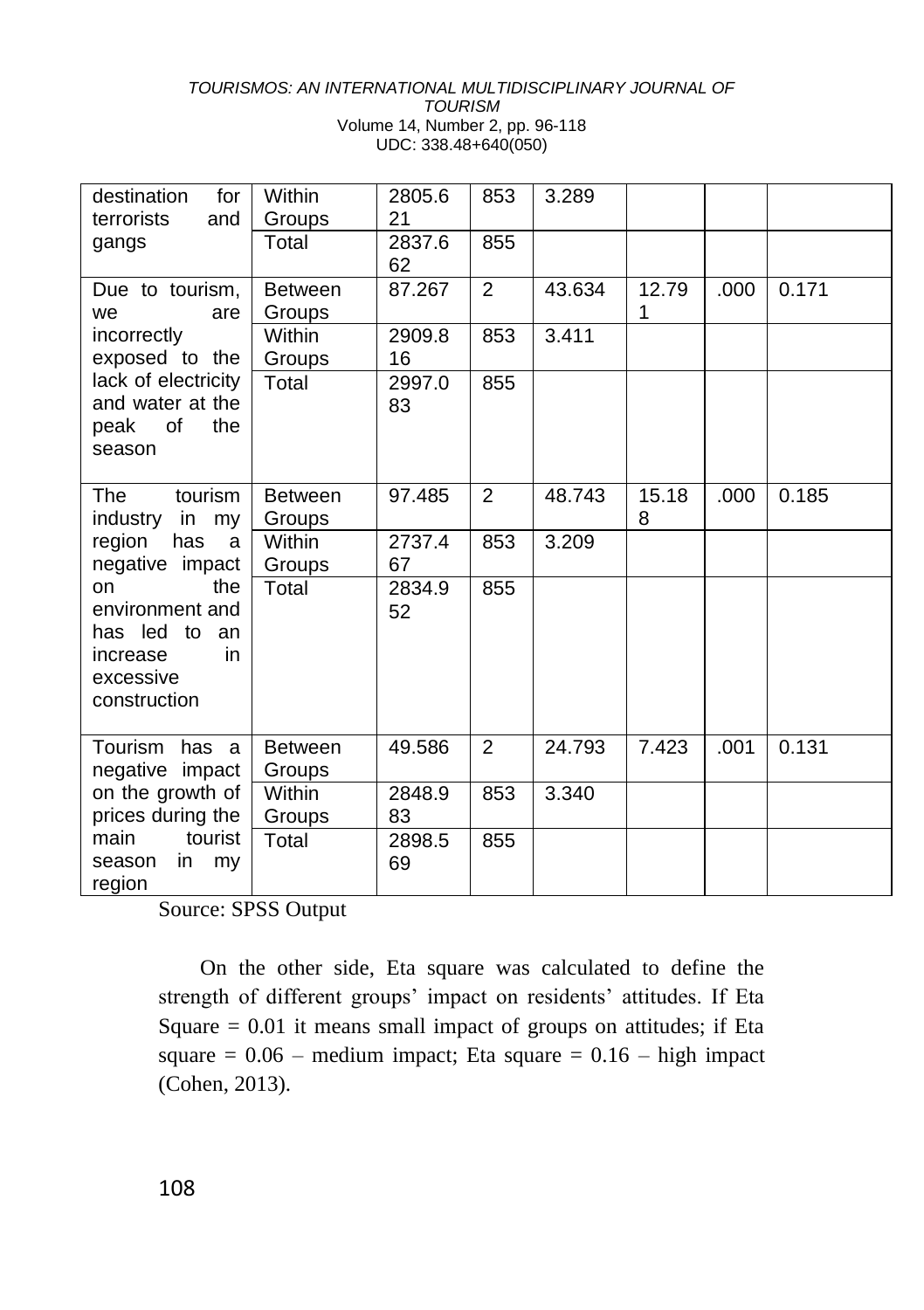The statistically significant differences in attitudes between the three different regions are evident as well as the magnitude of the impact that varies from medium to extremely high. Such findings are not surprising if we consider the economic and tourist development of certain regions of Montenegro that we discussed in the introduction. It is clear that the inhabitants of the central coastline region feel the impact of tourism considerably in comparison with the inhabitants of the northern region. We conclude that our first hypothesis is: "H1: Resident attitudes (positive and negative) towards the impact of tourism in Montenegro depend on the region (place) where residents live" confirmed.

In order to examine the second hypothesis, i.e. The effects of demographic factors on the positive and negative residents' attitudes on the impacts of tourism, we performed Principal Component Analysis. An insight into the correlation matrix revealed many coefficients of 0.3 and more. The value of Kaiser-Meyer-Olkin is 0.932, which is significantly above the recommended value of 0.6 (Kaiser, 1970, 1974). Bartlett's (1954) sphericity test is statistically significant ( $p < 0.05$ ) which will say that PCA is statistically justified and relevant (Table 4).

Three components with values over 1 have been singled out by PCA, which explain 32.698%, 16.035% and 4.508% (total 53.240%). Insight into the scree plot a clear fracture point behind the second component was identified, so it was decided to keep only two components (Cattell, 1966). These two components describe 48.732% of the variance, which is a solid result. There is a weak correlation between these two components (see table). The attitudes that belong to Components 1 and 2 are bolded in the next table.

| <b>Table 4. Principal Component Analysis - RESULTS</b> |                    |          |  |  |  |
|--------------------------------------------------------|--------------------|----------|--|--|--|
| <b>KMO and Bartlett's Test</b>                         |                    |          |  |  |  |
| Kaiser-Meyer-Olkin Measure of Sampling Adequacy.       | .932               |          |  |  |  |
| <b>Bartlett's Test of Sphericity</b>                   | Approx. Chi-Square | 8850.731 |  |  |  |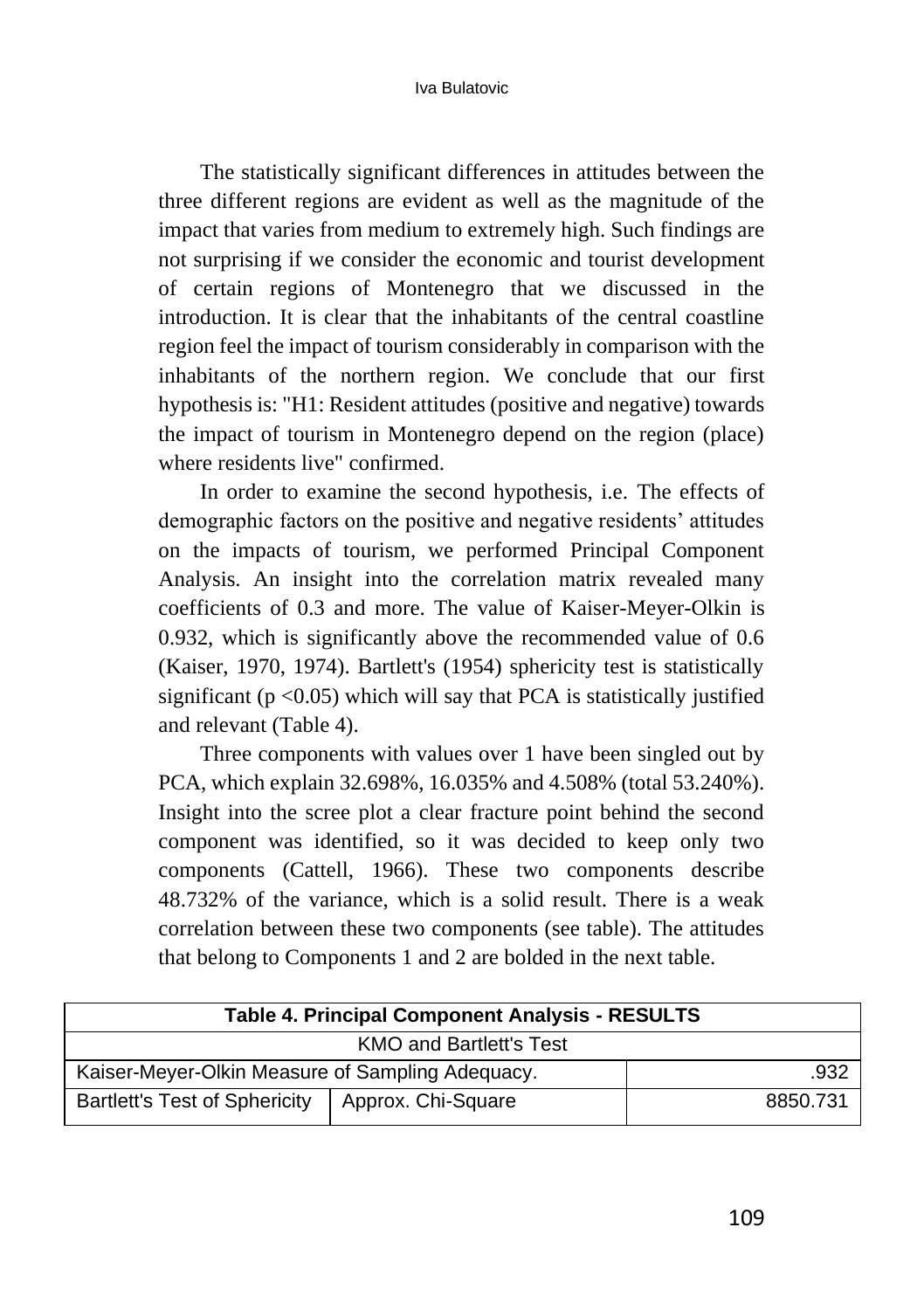|                                                                          | df                  |                             |                |                         | 253            |
|--------------------------------------------------------------------------|---------------------|-----------------------------|----------------|-------------------------|----------------|
|                                                                          | Sig.                |                             |                | 0.000                   |                |
|                                                                          |                     | Pattern Matrix <sup>a</sup> |                | <b>Structure Matrix</b> |                |
|                                                                          |                     | Component                   |                | Component               |                |
|                                                                          |                     | 1                           | $\overline{2}$ | 1                       | $\overline{2}$ |
| <b>Positive attitudes - COMPONENT 1</b>                                  |                     | .759                        | $-0.024$       | .766                    | $-239$         |
| I think that tourism has improved the                                    |                     |                             |                |                         |                |
| culture, knowledge and skills of the                                     |                     |                             |                |                         |                |
|                                                                          | local population    |                             |                |                         |                |
| I believe that the tourism industry has                                  |                     | .742                        | $-.072$        | .763                    | $-0.283$       |
| improved the quality of life and<br>increased the trade in my region     |                     |                             |                |                         |                |
| Tourism encourages social and                                            |                     | .715                        | .030           | .707                    | $-.174$        |
| cultural activities in my region                                         |                     |                             |                |                         |                |
| The development of tourism in my                                         |                     | .709                        | .057           | .693                    | $-.145$        |
| region provides more opportunities for                                   |                     |                             |                |                         |                |
| the employment of residents                                              |                     |                             |                |                         |                |
| Tourists have positively influenced                                      |                     | .690                        | .033           | .681                    | $-163$         |
|                                                                          | our culture         |                             |                |                         |                |
| The cultural advantages of tourism                                       |                     | .672                        | $-.040$        | .683                    | $-231$         |
| outweigh the negative social impacts                                     |                     |                             |                |                         |                |
| Tourism is of great importance for the                                   |                     | .645                        | .149           | .603                    | $-0.035$       |
| regional economy<br>Had there been no tourism industry,                  |                     | .637                        | $-162$         | .683                    | $-0.343$       |
| infrastructure and other facilities                                      |                     |                             |                |                         |                |
| would not improve in my region                                           |                     |                             |                |                         |                |
| The income of my region's residents                                      |                     | .629                        | $-138$         | .669                    | $-317$         |
| has increased due to tourism                                             |                     |                             |                |                         |                |
| The economic benefits of tourism                                         |                     | .623                        | $-.070$        | .643                    | $-247$         |
| outweigh the negative consequences                                       |                     |                             |                |                         |                |
| Real estate prices in my city have                                       |                     | .527                        | $-287$         | .608                    | $-.437$        |
| grown due to tourism and this is an                                      |                     |                             |                |                         |                |
| additional benefit for us                                                |                     |                             |                |                         |                |
| I think that it is necessary to open                                     |                     | .523                        | .177           | .473                    | .028           |
| more quality tourist and catering<br>facilities in order to attract more |                     |                             |                |                         |                |
|                                                                          | tourists to my city |                             |                |                         |                |
| Residents have become more                                               |                     | .490                        | $-.301$        | .576                    | $-.440$        |
| ambitious in terms of money due                                          |                     |                             |                |                         |                |
|                                                                          | tourism industry    |                             |                |                         |                |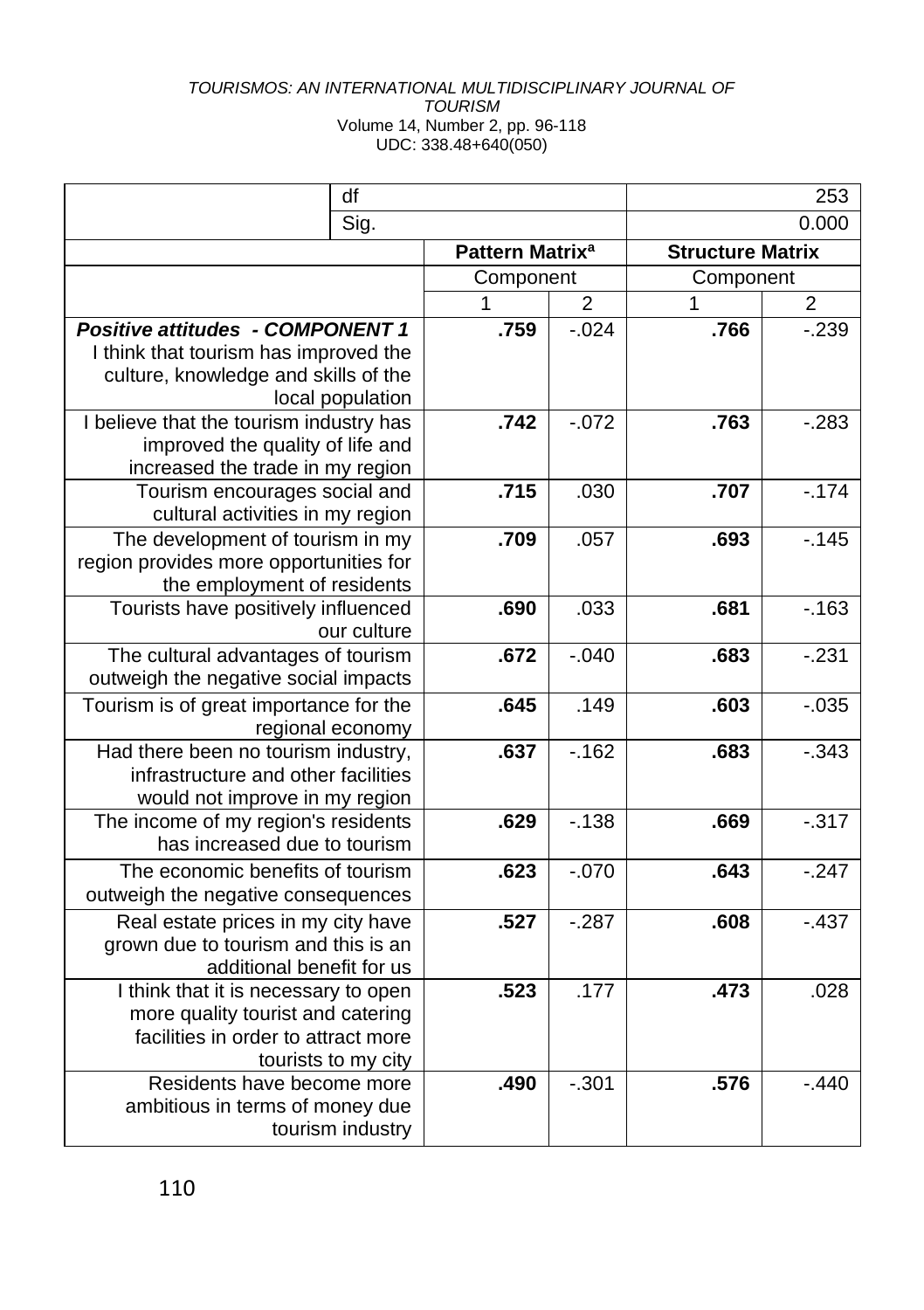#### Iva Bulatovic

| I note that tourism leads to increased<br>crime and vandalism in my region<br>.196<br>$-0.812$<br>$-.038$<br>$-.823$<br>I suffer from overcrowding and<br>congestion by tourists<br>My region has become a target<br>$-.022$<br>$-0.813$<br>.210<br>$-.807$<br>destination for terrorists and gangs<br>Some health problems such as AIDS<br>$-.010$<br>$-0.808$<br>$-0.805$<br>.220<br>have increased in the main tourist<br>season in my region.<br>$-746$<br>$-0.006$<br>.206<br>$-.745$<br>The tourism industry in my region has<br>a negative impact on the environment<br>and has led to an increase in<br>excessive construction<br>$-717$<br>.047<br>$-.730$<br>.250<br>Due to tourism, we are incorrectly<br>exposed to the lack of electricity and<br>water in the peak of the season<br>.013<br>$-643$<br>.195<br>$-.647$<br>The residents of my region will not<br>enjoy / will not be happy if my region<br>attracts more tourists<br>.089<br>$-615$<br>$-641$<br>.264<br>Tourism has a negative impact on<br>growth of prices during main tourist<br>season in my region<br>$-615$<br>.127<br>$-0.048$<br>$-602$<br>Ordinary residents (non-tourism<br>residents) can not benefit from the<br>tourism industry<br>.107<br>$-499$<br>Tourist institutions (business entities<br>.249<br>$-.530$<br>from tourism, hotel industry and<br>catering) should pay more taxes than<br>others<br><b>Component Correlation Matrix</b><br>$\overline{2}$<br>Component<br>1<br>1.000<br>$-.284$<br>1<br>$\overline{2}$<br>$-.284$<br>1.000<br>Extraction Method: Principal Component Analysis.<br>Rotation Method: Oblimin with Kaiser Normalization. |   | <b>Negative attitudes - COMPONENT</b> | $-0.076$ | $-859$ | .169 | $-838$ |  |  |  |
|--------------------------------------------------------------------------------------------------------------------------------------------------------------------------------------------------------------------------------------------------------------------------------------------------------------------------------------------------------------------------------------------------------------------------------------------------------------------------------------------------------------------------------------------------------------------------------------------------------------------------------------------------------------------------------------------------------------------------------------------------------------------------------------------------------------------------------------------------------------------------------------------------------------------------------------------------------------------------------------------------------------------------------------------------------------------------------------------------------------------------------------------------------------------------------------------------------------------------------------------------------------------------------------------------------------------------------------------------------------------------------------------------------------------------------------------------------------------------------------------------------------------------------------------------------------------------------------------------------------------------------------------------------|---|---------------------------------------|----------|--------|------|--------|--|--|--|
|                                                                                                                                                                                                                                                                                                                                                                                                                                                                                                                                                                                                                                                                                                                                                                                                                                                                                                                                                                                                                                                                                                                                                                                                                                                                                                                                                                                                                                                                                                                                                                                                                                                        | 2 |                                       |          |        |      |        |  |  |  |
|                                                                                                                                                                                                                                                                                                                                                                                                                                                                                                                                                                                                                                                                                                                                                                                                                                                                                                                                                                                                                                                                                                                                                                                                                                                                                                                                                                                                                                                                                                                                                                                                                                                        |   |                                       |          |        |      |        |  |  |  |
|                                                                                                                                                                                                                                                                                                                                                                                                                                                                                                                                                                                                                                                                                                                                                                                                                                                                                                                                                                                                                                                                                                                                                                                                                                                                                                                                                                                                                                                                                                                                                                                                                                                        |   |                                       |          |        |      |        |  |  |  |
|                                                                                                                                                                                                                                                                                                                                                                                                                                                                                                                                                                                                                                                                                                                                                                                                                                                                                                                                                                                                                                                                                                                                                                                                                                                                                                                                                                                                                                                                                                                                                                                                                                                        |   |                                       |          |        |      |        |  |  |  |
|                                                                                                                                                                                                                                                                                                                                                                                                                                                                                                                                                                                                                                                                                                                                                                                                                                                                                                                                                                                                                                                                                                                                                                                                                                                                                                                                                                                                                                                                                                                                                                                                                                                        |   |                                       |          |        |      |        |  |  |  |
|                                                                                                                                                                                                                                                                                                                                                                                                                                                                                                                                                                                                                                                                                                                                                                                                                                                                                                                                                                                                                                                                                                                                                                                                                                                                                                                                                                                                                                                                                                                                                                                                                                                        |   |                                       |          |        |      |        |  |  |  |
|                                                                                                                                                                                                                                                                                                                                                                                                                                                                                                                                                                                                                                                                                                                                                                                                                                                                                                                                                                                                                                                                                                                                                                                                                                                                                                                                                                                                                                                                                                                                                                                                                                                        |   |                                       |          |        |      |        |  |  |  |
|                                                                                                                                                                                                                                                                                                                                                                                                                                                                                                                                                                                                                                                                                                                                                                                                                                                                                                                                                                                                                                                                                                                                                                                                                                                                                                                                                                                                                                                                                                                                                                                                                                                        |   |                                       |          |        |      |        |  |  |  |
|                                                                                                                                                                                                                                                                                                                                                                                                                                                                                                                                                                                                                                                                                                                                                                                                                                                                                                                                                                                                                                                                                                                                                                                                                                                                                                                                                                                                                                                                                                                                                                                                                                                        |   |                                       |          |        |      |        |  |  |  |
|                                                                                                                                                                                                                                                                                                                                                                                                                                                                                                                                                                                                                                                                                                                                                                                                                                                                                                                                                                                                                                                                                                                                                                                                                                                                                                                                                                                                                                                                                                                                                                                                                                                        |   |                                       |          |        |      |        |  |  |  |
|                                                                                                                                                                                                                                                                                                                                                                                                                                                                                                                                                                                                                                                                                                                                                                                                                                                                                                                                                                                                                                                                                                                                                                                                                                                                                                                                                                                                                                                                                                                                                                                                                                                        |   |                                       |          |        |      |        |  |  |  |
|                                                                                                                                                                                                                                                                                                                                                                                                                                                                                                                                                                                                                                                                                                                                                                                                                                                                                                                                                                                                                                                                                                                                                                                                                                                                                                                                                                                                                                                                                                                                                                                                                                                        |   |                                       |          |        |      |        |  |  |  |
|                                                                                                                                                                                                                                                                                                                                                                                                                                                                                                                                                                                                                                                                                                                                                                                                                                                                                                                                                                                                                                                                                                                                                                                                                                                                                                                                                                                                                                                                                                                                                                                                                                                        |   |                                       |          |        |      |        |  |  |  |
|                                                                                                                                                                                                                                                                                                                                                                                                                                                                                                                                                                                                                                                                                                                                                                                                                                                                                                                                                                                                                                                                                                                                                                                                                                                                                                                                                                                                                                                                                                                                                                                                                                                        |   |                                       |          |        |      |        |  |  |  |
|                                                                                                                                                                                                                                                                                                                                                                                                                                                                                                                                                                                                                                                                                                                                                                                                                                                                                                                                                                                                                                                                                                                                                                                                                                                                                                                                                                                                                                                                                                                                                                                                                                                        |   |                                       |          |        |      |        |  |  |  |
|                                                                                                                                                                                                                                                                                                                                                                                                                                                                                                                                                                                                                                                                                                                                                                                                                                                                                                                                                                                                                                                                                                                                                                                                                                                                                                                                                                                                                                                                                                                                                                                                                                                        |   |                                       |          |        |      |        |  |  |  |
|                                                                                                                                                                                                                                                                                                                                                                                                                                                                                                                                                                                                                                                                                                                                                                                                                                                                                                                                                                                                                                                                                                                                                                                                                                                                                                                                                                                                                                                                                                                                                                                                                                                        |   |                                       |          |        |      |        |  |  |  |
|                                                                                                                                                                                                                                                                                                                                                                                                                                                                                                                                                                                                                                                                                                                                                                                                                                                                                                                                                                                                                                                                                                                                                                                                                                                                                                                                                                                                                                                                                                                                                                                                                                                        |   |                                       |          |        |      |        |  |  |  |
|                                                                                                                                                                                                                                                                                                                                                                                                                                                                                                                                                                                                                                                                                                                                                                                                                                                                                                                                                                                                                                                                                                                                                                                                                                                                                                                                                                                                                                                                                                                                                                                                                                                        |   |                                       |          |        |      |        |  |  |  |
|                                                                                                                                                                                                                                                                                                                                                                                                                                                                                                                                                                                                                                                                                                                                                                                                                                                                                                                                                                                                                                                                                                                                                                                                                                                                                                                                                                                                                                                                                                                                                                                                                                                        |   |                                       |          |        |      |        |  |  |  |
|                                                                                                                                                                                                                                                                                                                                                                                                                                                                                                                                                                                                                                                                                                                                                                                                                                                                                                                                                                                                                                                                                                                                                                                                                                                                                                                                                                                                                                                                                                                                                                                                                                                        |   |                                       |          |        |      |        |  |  |  |
|                                                                                                                                                                                                                                                                                                                                                                                                                                                                                                                                                                                                                                                                                                                                                                                                                                                                                                                                                                                                                                                                                                                                                                                                                                                                                                                                                                                                                                                                                                                                                                                                                                                        |   |                                       |          |        |      |        |  |  |  |
|                                                                                                                                                                                                                                                                                                                                                                                                                                                                                                                                                                                                                                                                                                                                                                                                                                                                                                                                                                                                                                                                                                                                                                                                                                                                                                                                                                                                                                                                                                                                                                                                                                                        |   |                                       |          |        |      |        |  |  |  |
|                                                                                                                                                                                                                                                                                                                                                                                                                                                                                                                                                                                                                                                                                                                                                                                                                                                                                                                                                                                                                                                                                                                                                                                                                                                                                                                                                                                                                                                                                                                                                                                                                                                        |   |                                       |          |        |      |        |  |  |  |
|                                                                                                                                                                                                                                                                                                                                                                                                                                                                                                                                                                                                                                                                                                                                                                                                                                                                                                                                                                                                                                                                                                                                                                                                                                                                                                                                                                                                                                                                                                                                                                                                                                                        |   |                                       |          |        |      |        |  |  |  |
|                                                                                                                                                                                                                                                                                                                                                                                                                                                                                                                                                                                                                                                                                                                                                                                                                                                                                                                                                                                                                                                                                                                                                                                                                                                                                                                                                                                                                                                                                                                                                                                                                                                        |   |                                       |          |        |      |        |  |  |  |
|                                                                                                                                                                                                                                                                                                                                                                                                                                                                                                                                                                                                                                                                                                                                                                                                                                                                                                                                                                                                                                                                                                                                                                                                                                                                                                                                                                                                                                                                                                                                                                                                                                                        |   |                                       |          |        |      |        |  |  |  |
|                                                                                                                                                                                                                                                                                                                                                                                                                                                                                                                                                                                                                                                                                                                                                                                                                                                                                                                                                                                                                                                                                                                                                                                                                                                                                                                                                                                                                                                                                                                                                                                                                                                        |   |                                       |          |        |      |        |  |  |  |
|                                                                                                                                                                                                                                                                                                                                                                                                                                                                                                                                                                                                                                                                                                                                                                                                                                                                                                                                                                                                                                                                                                                                                                                                                                                                                                                                                                                                                                                                                                                                                                                                                                                        |   |                                       |          |        |      |        |  |  |  |
|                                                                                                                                                                                                                                                                                                                                                                                                                                                                                                                                                                                                                                                                                                                                                                                                                                                                                                                                                                                                                                                                                                                                                                                                                                                                                                                                                                                                                                                                                                                                                                                                                                                        |   |                                       |          |        |      |        |  |  |  |
|                                                                                                                                                                                                                                                                                                                                                                                                                                                                                                                                                                                                                                                                                                                                                                                                                                                                                                                                                                                                                                                                                                                                                                                                                                                                                                                                                                                                                                                                                                                                                                                                                                                        |   |                                       |          |        |      |        |  |  |  |
|                                                                                                                                                                                                                                                                                                                                                                                                                                                                                                                                                                                                                                                                                                                                                                                                                                                                                                                                                                                                                                                                                                                                                                                                                                                                                                                                                                                                                                                                                                                                                                                                                                                        |   |                                       |          |        |      |        |  |  |  |
|                                                                                                                                                                                                                                                                                                                                                                                                                                                                                                                                                                                                                                                                                                                                                                                                                                                                                                                                                                                                                                                                                                                                                                                                                                                                                                                                                                                                                                                                                                                                                                                                                                                        |   |                                       |          |        |      |        |  |  |  |
|                                                                                                                                                                                                                                                                                                                                                                                                                                                                                                                                                                                                                                                                                                                                                                                                                                                                                                                                                                                                                                                                                                                                                                                                                                                                                                                                                                                                                                                                                                                                                                                                                                                        |   |                                       |          |        |      |        |  |  |  |
|                                                                                                                                                                                                                                                                                                                                                                                                                                                                                                                                                                                                                                                                                                                                                                                                                                                                                                                                                                                                                                                                                                                                                                                                                                                                                                                                                                                                                                                                                                                                                                                                                                                        |   |                                       |          |        |      |        |  |  |  |

We note that the PCA has distinguished the positive and negative residents' attitudes on the impacts of tourism on the destination.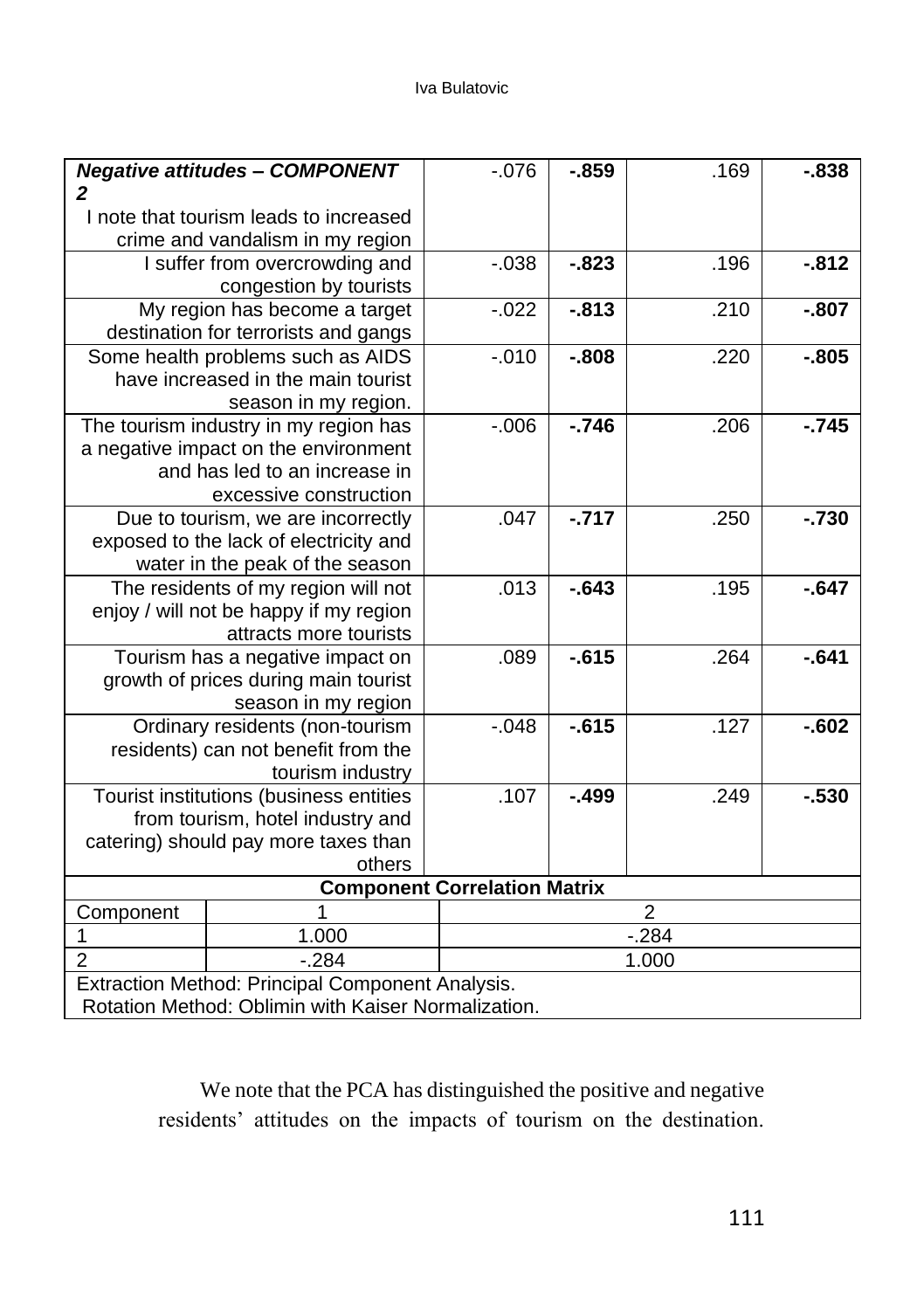Furthermore, starting from the assumption that demographic characteristics influence the isolated components 1 and 2 and in trying to prove hypothesis 2, we examined two regression models:

• Model 1: Positive attitudes toward the impact of tourism on the destination depend on gender, age, status, education, resident's income, and whether they are engaged in tourism or not.

• Model 2: Negative attitudes toward the impacts of tourism on the destination depend on gender, age, status, education, resident's income, and whether they are engaged in tourism or not.

The results of the analysis are presented in the Table 5. Both models are statistically significant  $p \le 0.05$ , however correlation coefficients show a poor correlation between attitudes and demographic characteristics of residents. On the other hand, the value of R2 (0.061 and 0.046) means that 6.1% variance and 4.6% variance (10.7% in total) are explained to these models, which is not a good result.

| <b>Table 5. Regression Models - Results</b> |                   |          |               |               |             |                   |  |  |  |
|---------------------------------------------|-------------------|----------|---------------|---------------|-------------|-------------------|--|--|--|
|                                             |                   |          |               |               |             |                   |  |  |  |
| Model                                       | $\mathbb{R}$      | R Square | Adjusted R    | Std. Error of |             |                   |  |  |  |
|                                             |                   |          | Square        | the Estimate  |             |                   |  |  |  |
|                                             | .246 <sup>a</sup> | .061     | .053          | .97317089     |             |                   |  |  |  |
| $\overline{2}$                              | .214 <sup>a</sup> | .046     | .038          | .98078859     |             |                   |  |  |  |
|                                             |                   |          |               |               |             |                   |  |  |  |
| <b>ANOVA</b> <sup>a</sup>                   |                   |          |               |               |             |                   |  |  |  |
| Model                                       |                   | Sum of   | df            | Mean Square   | $\mathbf F$ | p                 |  |  |  |
|                                             |                   | Squares  |               |               |             |                   |  |  |  |
|                                             | Regression        | 51.892   | $\mathcal{I}$ | 7.413         | 7.827       | .000 <sup>b</sup> |  |  |  |
|                                             | Residual          | 803.108  | 848           | .947          |             |                   |  |  |  |
|                                             | Total             | 855.000  | 855           |               |             |                   |  |  |  |
| $\mathfrak{D}$                              | Regression        | 39.270   |               | 5.610         | 5.832       | .000 <sup>b</sup> |  |  |  |
|                                             | Residual          | 815.730  | 848           | .962          |             |                   |  |  |  |
|                                             | Total             | 855.000  | 855           |               |             |                   |  |  |  |
| <b>Coefficients</b>                         |                   |          |               |               |             |                   |  |  |  |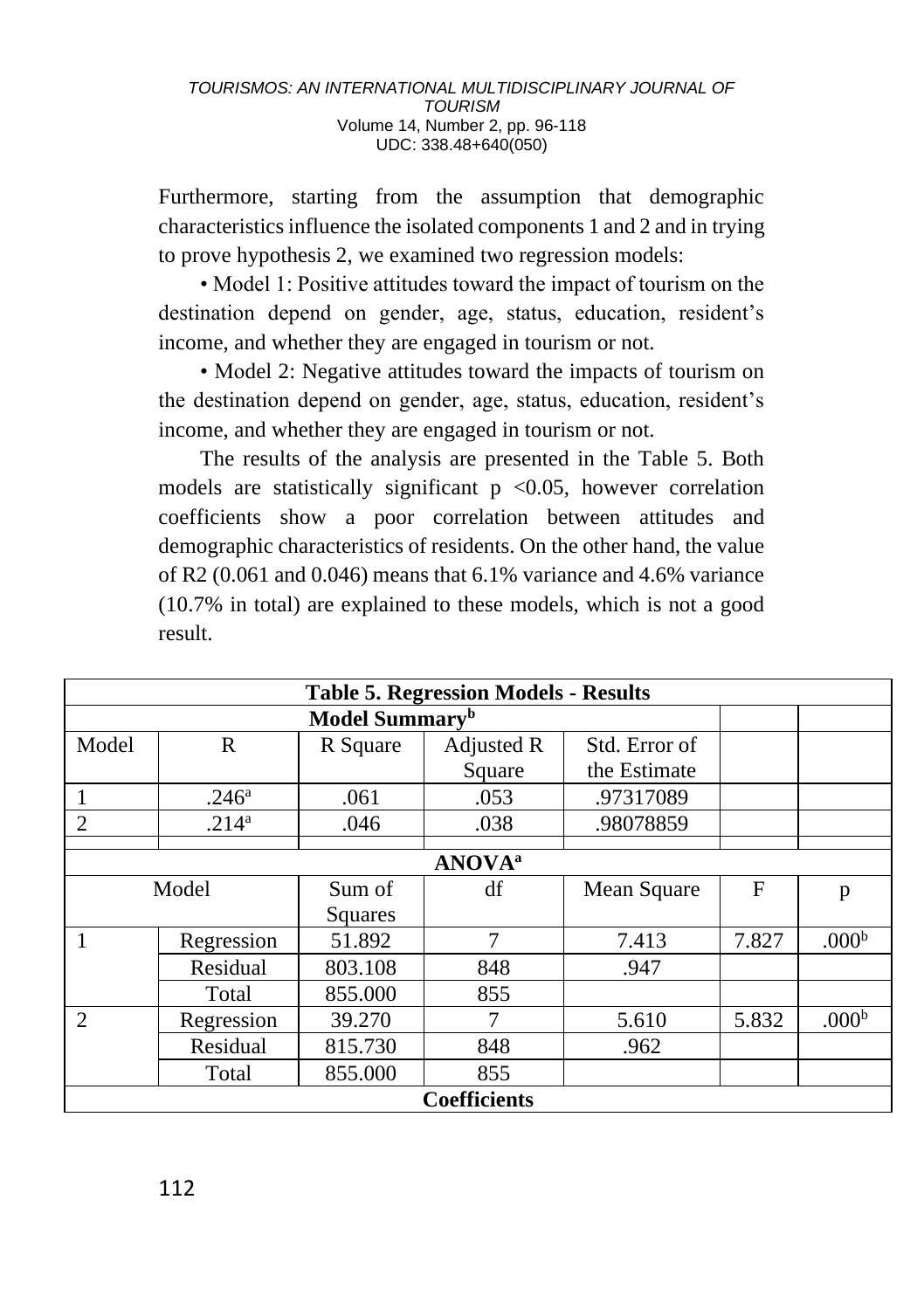| Model          |               | Unstandardized |            | Standardized | t       | Sig. |
|----------------|---------------|----------------|------------|--------------|---------|------|
|                |               | Coefficients   |            | Coefficients |         |      |
|                |               | B              | Std. Error | Beta         |         |      |
| 1              | (Constant)    | .732           | .298       |              | 2.457   | .014 |
|                | Gender        | .174           | .071       | .084         | 2.458   | .014 |
|                | Age           | .043           | .069       | .028         | .617    | .538 |
|                | Education     | $-.071$        | .026       | $-.093$      |         | .006 |
|                |               |                |            |              | 2.732   |      |
|                | <b>Status</b> | $-.065$        | .052       | $-.058$      |         | .218 |
|                |               |                |            |              | 1.234   |      |
|                | Income        | .086           | .034       | .088         | 2.498   | .013 |
|                | Are you       | $-.406$        | .079       | $-.174$      |         | .000 |
|                | engaged in    |                |            |              | 5.153   |      |
|                | tourism?      |                |            |              |         |      |
|                | (Constant)    | $-1.042$       | .300       |              |         | .001 |
|                |               |                |            |              | 3.472   |      |
| $\mathfrak{D}$ | Gender        | .121           | .071       | .058         | 1.696   | .090 |
|                | Age           | .233           | .070       | .154         | 3.350   | .001 |
|                | Education     | $-0.018$       | .026       | $-.023$      | $-.679$ | .497 |
|                | <b>Status</b> | .023           | .053       | .020         | .432    | .666 |
|                | Income        | $-.063$        | .035       | $-.064$      |         | .071 |
|                |               |                |            |              | 1.808   |      |
|                | Are you       | .279           | .079       | .120         | 3.523   | .000 |
|                | engaged in    |                |            |              |         |      |
|                | tourism?      |                |            |              |         |      |
|                |               |                |            |              |         |      |

Source: SPSS Output

Analyzing the coefficients individually, it is noticed that all the proposed coefficients are statistically significant. In the first model, statistically significant coefficients are gender, education, income, whether are you engaged in tourism or not. In the second model, statistically significant coefficients are only age and whether are you engaged in tourism or not ( $p < 0.05$ ).

From the complete analysis, we conclude that the attitudes of the residents toward the impacts of tourism cannot be brought in conjunction with all their demographic characteristics. The tested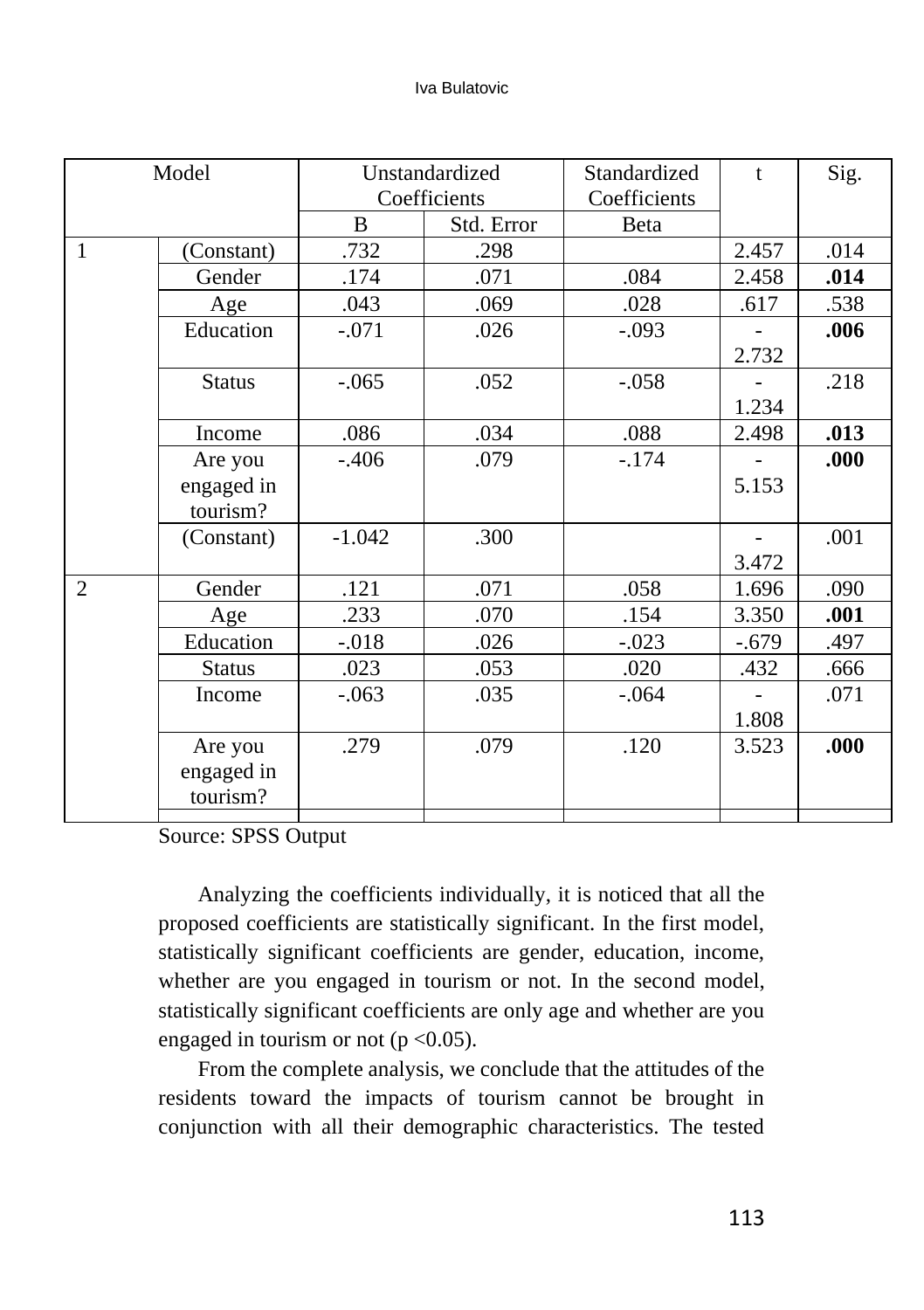models, although statistically significant, do not explain more than 50% of the variance, so we cannot confirm them as relevant. Our hypothesis that ''Residents' attitudes (positive and negative) towards the impact of tourism in Montenegro depend on their demographic characteristics such as age, gender, education, income, employment status and their work. "is rejected.

The findings of our analysis correlate with previous research (Almeida - Garcia et al., 2016; Ribeiro, 2017). This means that the attitudes of the residents, in general, do not depend on gender and age but depend on the place of residence (region). Furthermore, our analysis did not lead to the conclusion that older respondents have a more positive attitude compared to young people (Huh, Vogt, 2008; Almeida-Garcia et.al, 2016). In contrast, in the case of Montenegro, negative attitudes toward the impact of tourism are more present among the older population (51-65 years). Our results show that the positive attitudes of residents toward the impacts of tourism depend on income, but the size of the impact is low. This finding is partially correlated with the findings of Kuvan and Akan (2005) and Kim et al. (2013). Similar are the findings regarding the effects of occupation on the attitudes of residents previously made by Kuvan and Akan (2005). Likewise, the views of the residents do not depend largely on their education, as it is the case in the research carried out by Almeida-Garcia et al. (2016).

# **CONCLUSION**

The impacts of tourism are extremely difficult to measure, especially socio-cultural and environmental. The examination of the attitudes of the residents is the starting point for future planning and measuring the effects of tourism, for making strategic decisions and for the tourism development plans implementation plans (Almeida-Garcia et al, 2015, 2016, Hanafiah et al., 2013). The main conclusion of our research is that the residents of Montenegro are light to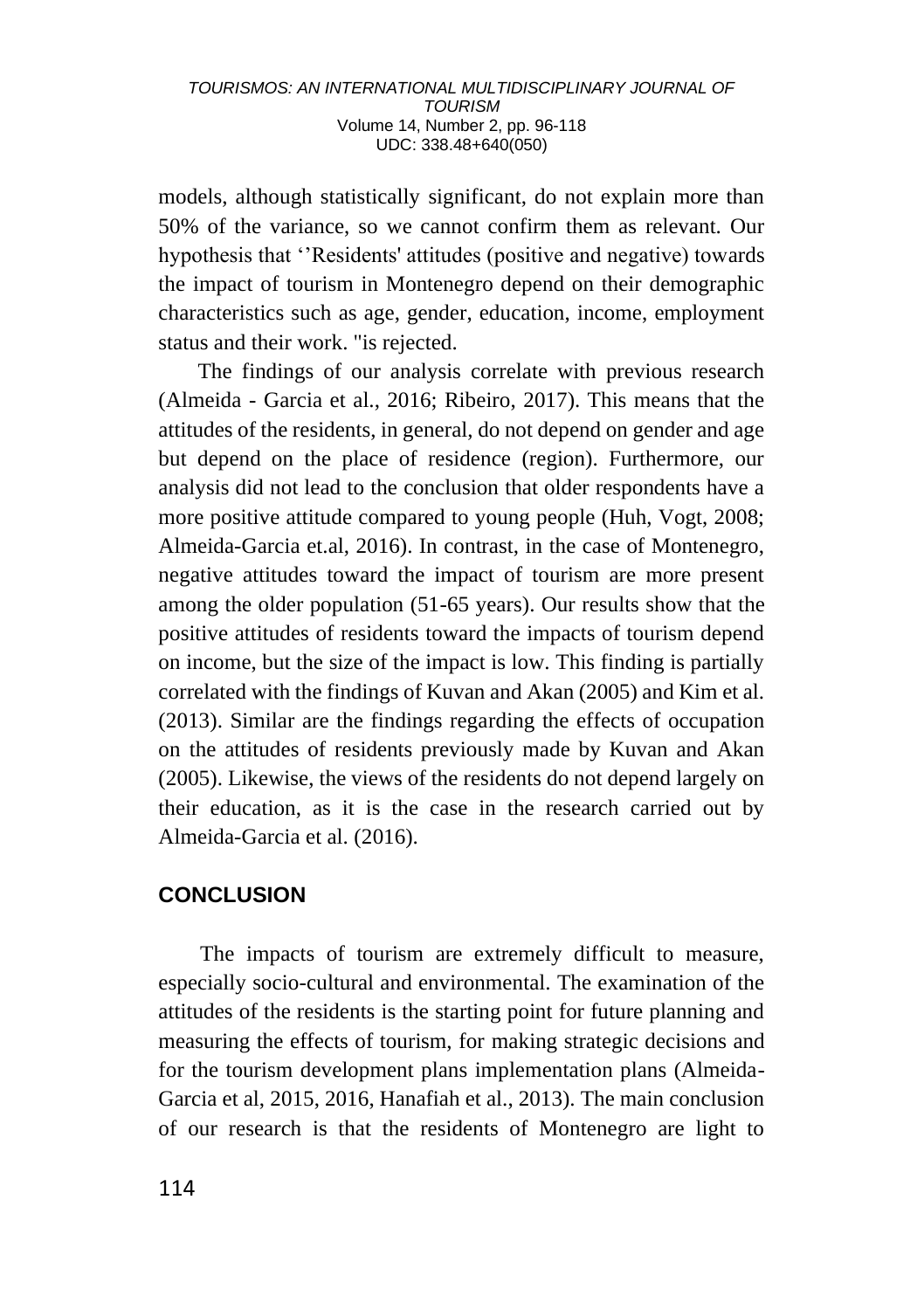moderate satisfied with the current development of tourism, and that their attitudes (positive and negative) toward the impacts of tourism on the destination do not depend largely on gender, age, education, status, income, whether they are engaged in tourism or not. Findings have confirmed the existence of the impact of demographic characteristics on the residents' attitudes, but these links are not as significant as in previous similar researches.

This paper presents the starting point for future research. If we consider that this is the first relevant scientific study that examines the residents' attitudes toward the impacts of tourism, there is enough space for future research and upgrades. Our recommendation for future research is to expand the sample, to conduct the survey by cities, not by regions, to improve the questionnaire in order to that all positive and negative impacts of tourism are covered. The research can be expanded in order to examine the attitudes of the residents toward current destination management, as Kuvan and Akan did (2005), but also to incorporate a couple of psychological questions in order to determine the level of personal life satisfaction and examine its impacts on the attitudes of residents toward impacts of tourism (Rivera, Croes, Lee 2016; Bimonte, Faralla, 2016). The degree of life satisfaction can essentially influence the findings of the research, so this factor should be included. These are also the main limitations of this research. These findings can also be used to measure the destination life cycle using the Butler's or Irridex model, which we have not done in this paper.

## **REFERENCES**

- Akis, S., Peristianis, N., & Warner, J. (1996). Residents' attitudes to tourism development: the case of Cyprus. Tourism management, 17(7), 481-494.
- Almeida García, F., Vázquez, A. B., & Macías, R. C. (2015). Resident's attitudes towards the impacts of tourism. *Tourism Management Perspectives*, *13*, 33-40.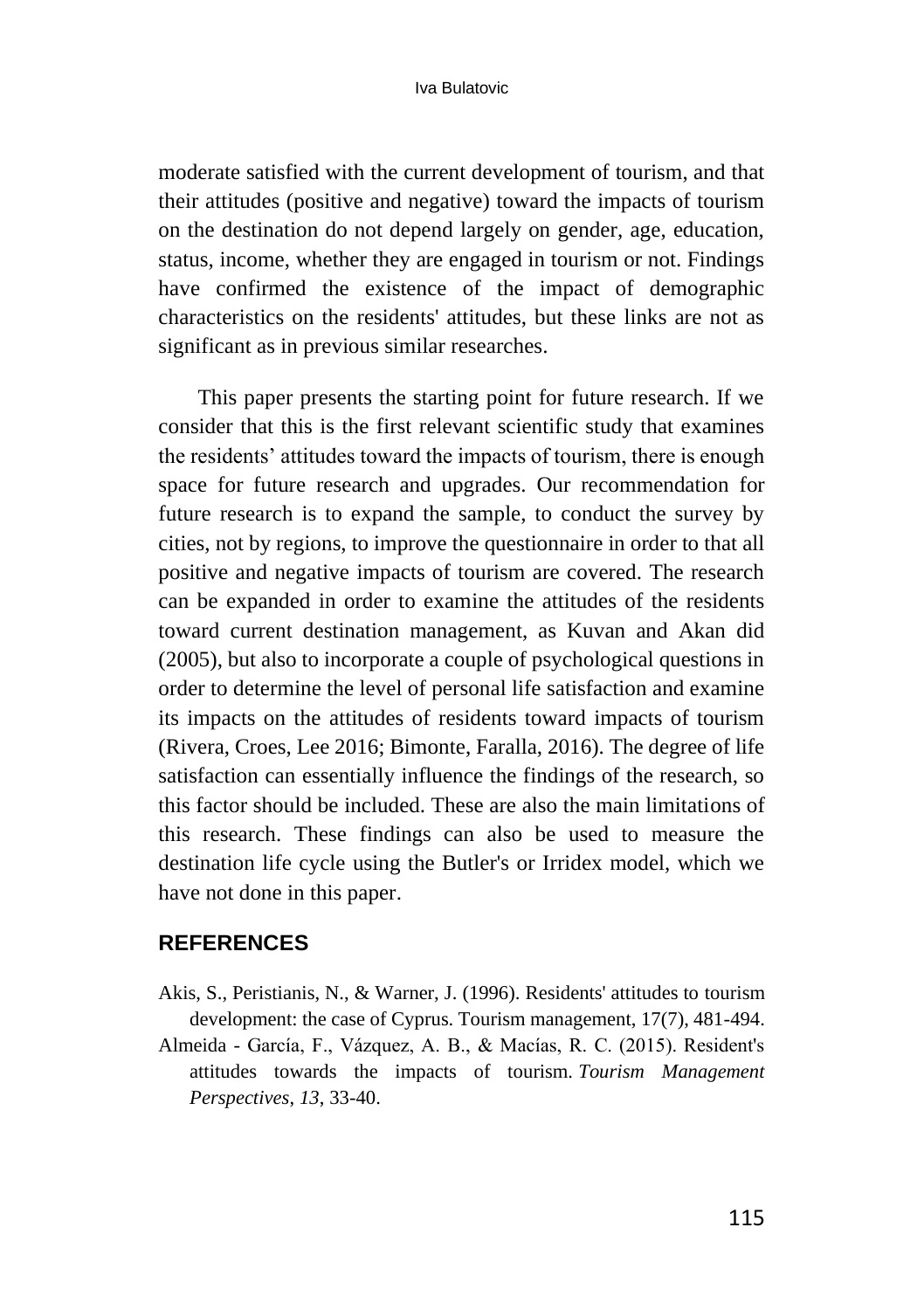- Almeida-García, F., Peláez-Fernández, M. Á., Balbuena-Vazquez, A., & Cortes-Macias, R. (2016). Residents' perceptions of tourism development in Benalmádena (Spain). *Tourism Management*, *54*, 259-274.
- Andereck, K. L., Valentine, K. M., Knopf, R. C., & Vogt, C. A. (2005). Residents' perceptions of community tourism impacts. *Annals of tourism research*, *32*(4), 1056-1076.
- Bartlett, M. S. (1954). A note on the multiplying factors for various  $\chi$  2 approximations. *Journal of the Royal Statistical Society. Series B (Methodological)*, 296-298.
- Besculides, A., Lee, M. E., & McCormick, P. J. (2002). Residents' perceptions of the cultural benefits of tourism. Annals of tourism research, 29(2), 303-319.
- Bimonte, S., & Faralla, V. (2016). Does residents' perceived life satisfaction vary with tourist season? A two-step survey in a Mediterranean destination. *Tourism Management*, *55*, 199-208.
- Bland, J. M., & Altman, D. G. (1997). Statistics notes: Cronbach's alpha. *Bmj*, *314*(7080), 572.
- Bulatović, I., Stranjančević, A., Đurašević, S., & Vlahović, S. (2018). Determinants Of Tourist Competitiveness In The Case Of Montenegro: Experts'assessment. *Tourism and hospitality management*, *24*(2), 271- 286.
- Cattell, R. B. (1966). The scree test for the number of factors. *Multivariate behavioral research*, *1*(2), 245-276.
- Cohen, J. (2013). *Statistical power analysis for the behavioral sciences*. Routledge.
- Garau-Vadell, J. B., Gutierrez-Taño, D., & Diaz-Armas, R. (2018). Economic crisis and residents' perception of the impacts of tourism in mass tourism destinations. *Journal of destination marketing & management*, *7*, 68-75.
- Hanafiah, M. H., Jamaluddin, M. R., & Zulkifly, M. I. (2013). Local community attitude and support towards tourism development in Tioman Island, Malaysia. *Procedia-Social and Behavioral Sciences*, *105*, 792- 800.
- Harrill, R. (2004). Residents' attitudes toward tourism development: A literature review with implications for tourism planning. *Journal of planning literature*, *18*(3), 251-266.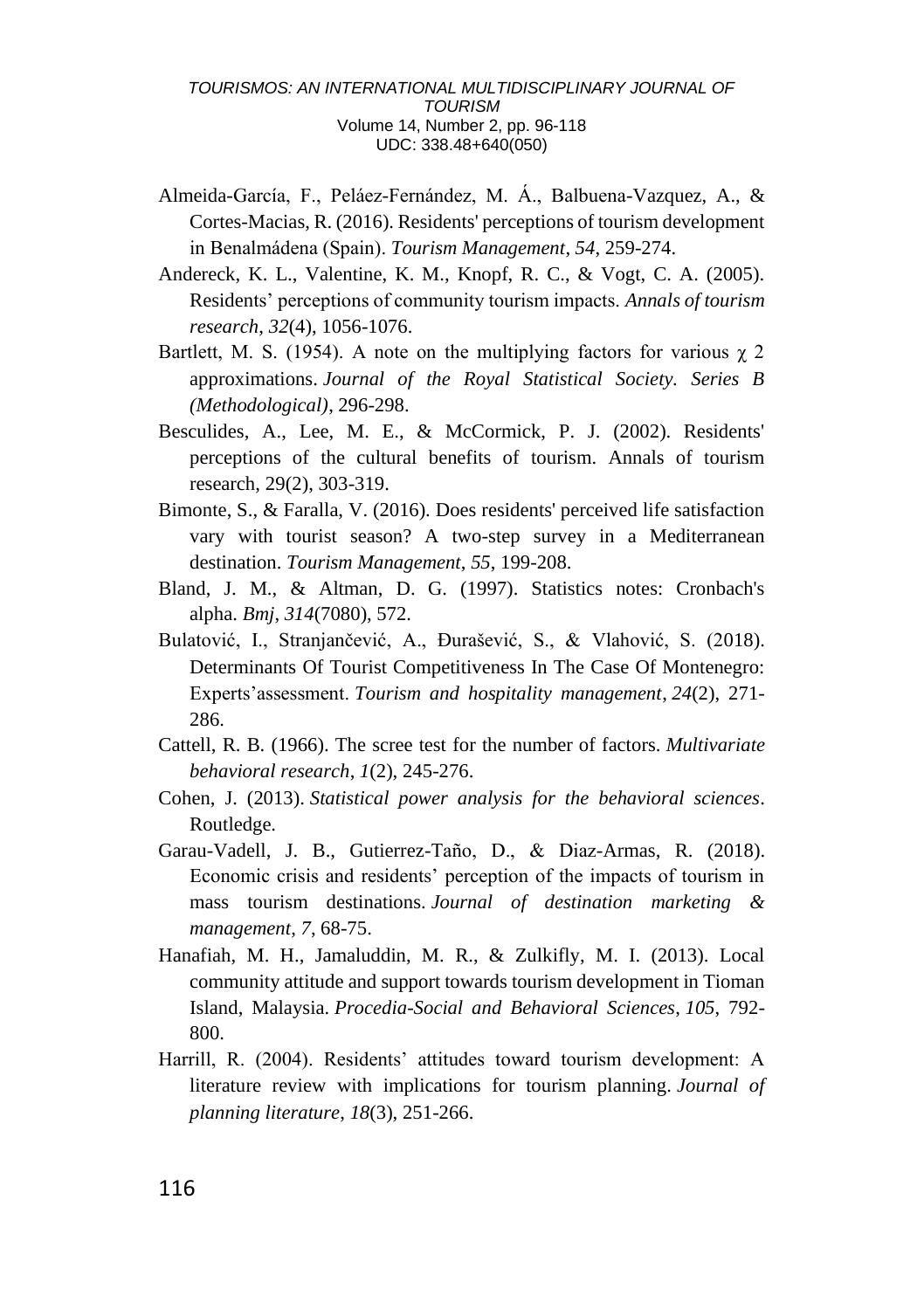- Huh, C., & Vogt, C. A. (2008). Changes in residents' attitudes toward tourism over time: A cohort analytical approach. Journal of Travel Research, 46(4), 446-455.
- Inkson, C., & Minnaert, L. (2018). *Tourism management: an introduction*. Sage, London.
- Joo, D., Cho, H., & Woosnam, K. M. (2019). Exploring tourists' perceptions of tourism impacts. *Tourism Management Perspectives*, *31*, 231-235.
- Kaiser, H. F. (1970). A second generation little jiffy. *Psychometrika*, *35*(4), 401-415.
- Kaiser, H. F. (1974). An index of factorial simplicity. *Psychometrika*, *39*(1), 31-36.
- Kim, K., Uysal, M., & Sirgy, M. J. (2013). How does tourism in a community impact the quality of life of community residents?. *Tourism management*, *36*, 527-540.
- Kuvan, Y., & Akan, P. (2005). Residents' attitudes toward general and forestrelated impacts of tourism: the case of Belek, Antalya. Tourism management, 26(5), 691-706.
- Lee, C. K., Kang, S. K., Long, P., & Reisinger, Y. (2010). Residents' perceptions of casino impacts: A comparative study. *Tourism Management*, *31*(2), 189-201.
- Liang, Z. X., & Hui, T. K. (2016). Residents' quality of life and attitudes toward tourism development in China. *Tourism Management*, *57*, 56-67.
- Liu, J. C., & Var, T. (1986). Resident attitudes toward tourism impacts in Hawaii. *Annals of tourism research*, *13*(2), 193-214.
- Mason, P., & Cheyne, J. (2000). Residents' attitudes to proposed tourism development. Annals of tourism research, 27(2), 391-411.
- Nunkoo, R., & Gursoy, D. (2012). Residents' support for tourism: An identity perspective. Annals of Tourism Research, 39(1), 243-268.
- Page, S.(2015). *Tourism Management*, 5<sup>th</sup> Ed. Routledge, London.
- Perdue, R. R., Long, P. T., & Allen, L. (1990). Resident support for tourism development. Annals of tourism Research, 17(4), 586-599.
- Ribeiro, M. A., Pinto, P., Silva, J. A., & Woosnam, K. M. (2017). Residents' attitudes and the adoption of pro-tourism behaviours: The case of developing island countries. *Tourism Management*, *61*, 523-537.
- Rivera, M., Croes, R., & Lee, S. H. (2016). Tourism development and happiness: A residents' perspective. *Journal of Destination Marketing & Management*, *5*(1), 5-15.